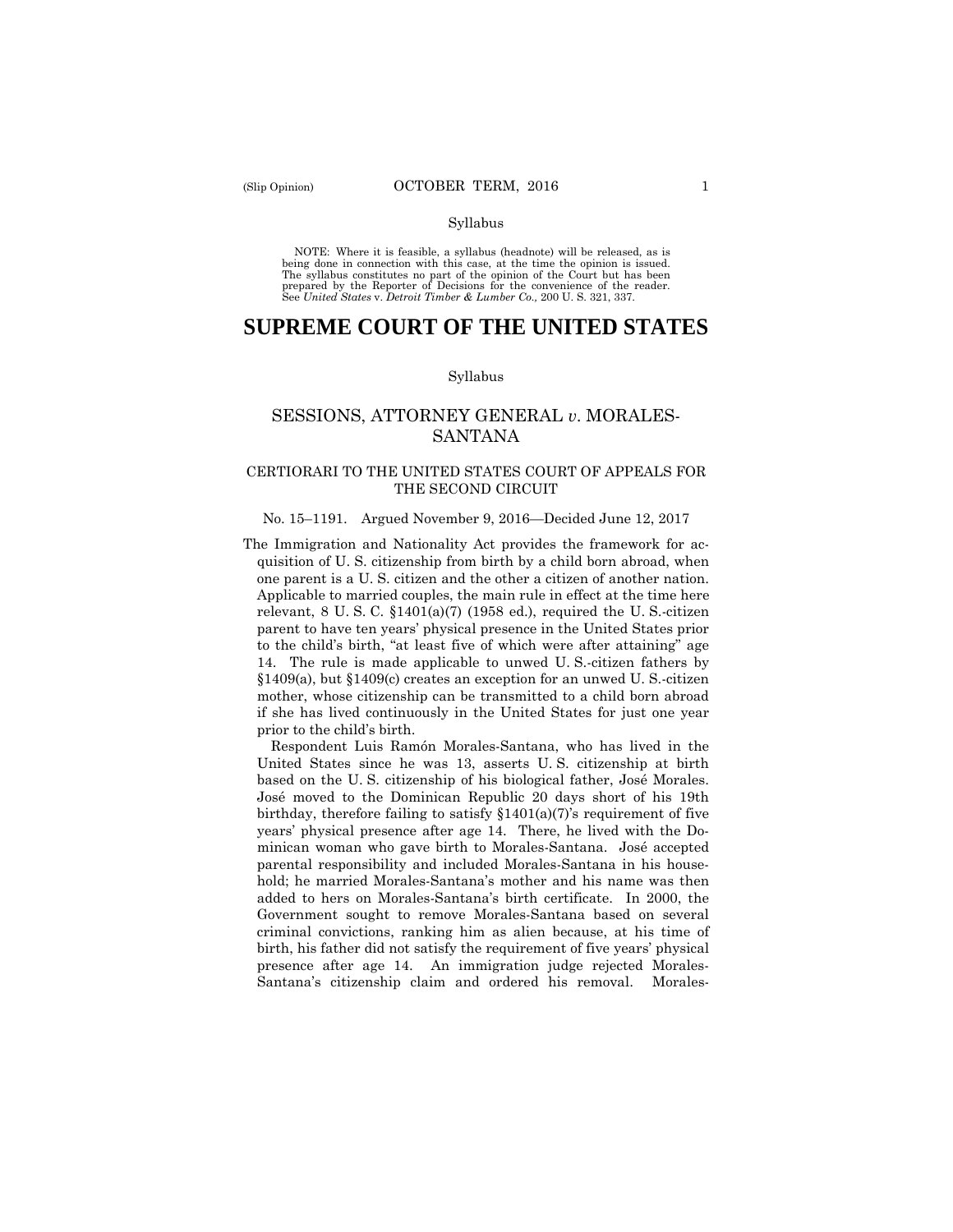treatment of unwed mothers and fathers. To cure this infirmity, the Santana later moved to reopen the proceedings, asserting that the Government's refusal to recognize that he derived citizenship from his U. S.-citizen father violated the Constitution's equal protection guarantee. The Board of Immigration Appeals denied the motion, but the Second Circuit reversed. Relying on this Court's post-1970 construction of the equal protection principle as it bears on genderbased classifications, the court held unconstitutional the differential Court of Appeals held that Morales-Santana derived citizenship through his father, just as he would were his mother the U. S. citizen. *Held*:

1. The gender line Congress drew is incompatible with the Fifth Amendment's requirement that the Government accord to all persons "the equal protection of the laws." Pp. 6–23.

(a) Morales-Santana satisfies the requirements for third-party standing in seeking to vindicate his father's right to equal protection. José Morales' ability to pass citizenship to his son easily satisfies the requirement that the third party have a " 'close' relationship with the person who possesses the right." *Kowalski* v. *Tesmer*, 543 U. S. 125, 130. And José's death many years before the current controversy arose is "a 'hindrance' to [José's] ability to protect his own interests." *Ibid.* Pp. 6–7.

(b) Sections 1401 and 1409 date from an era when the Nation's lawbooks were rife with overbroad generalizations about the way men and women are. Today, such laws receive the heightened scrutiny that now attends "all gender-based classifications," *J. E. B.* v. *Alabama ex rel. T. B.*, 511 U. S. 127, 136, including laws granting or denying benefits "on the basis of the sex of the qualifying parent," *Califano* v. *Westcott*, 443 U. S. 76, 84. Prescribing one rule for mothers, another for fathers, §1409 is of the same genre as the classifications declared unconstitutional in *Westcott*; *Reed* v. *Reed*, 404 U. S. 71, 74, 76–77; *Frontiero* v. *Richardson*, 411 U. S. 677, 688–691; *Weinberger* v. *Wiesenfeld*, 420 U. S. 636, 648–653; and *Califano* v. *Goldfarb*, 430 U. S. 199, 206–207. A successful defense therefore requires an "'exceedingly persuasive justification.'" United States v. Virginia, 518 U. S. 515, 531. Pp. 7–9.

[achieving] those objectives."" *Virginia*, 518 U.S., at 533. The clas quality . . . that once passed unnoticed and unchallenged." *Obergefell*  (c) The Government must show, at least, that its gender-based " 'classification serves "important governmental objectives and that the discriminatory means employed" are "substantially related to sification must serve an important governmental interest *today*, for "new insights and societal understandings can reveal unjustified inev. *Hodges*, 576 U. S. \_\_\_, \_\_\_. Pp. 9–14.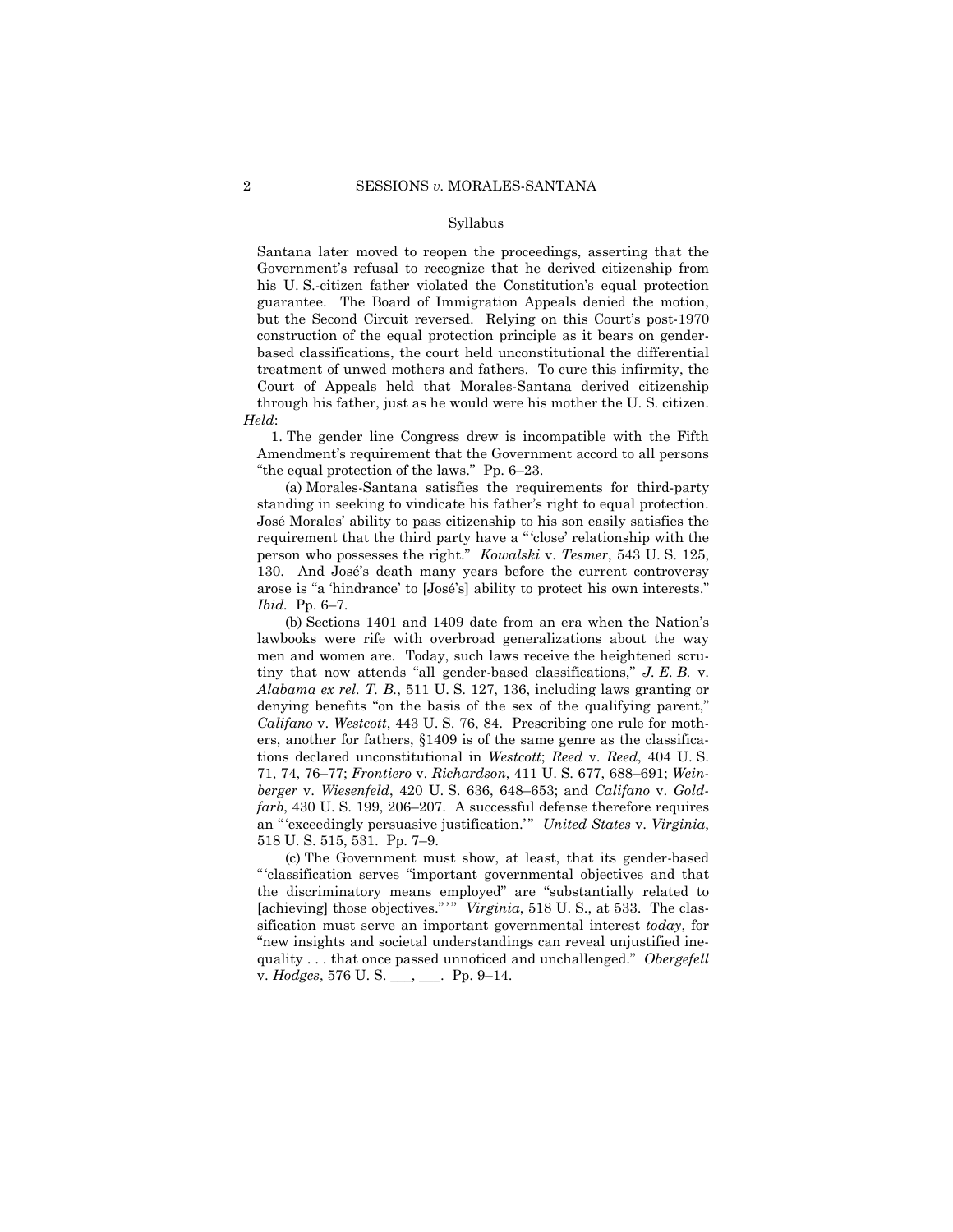(1) At the time §1409 was enacted as part of the Nationality Act of 1940 (1940 Act), two once habitual, but now untenable, assumptions pervaded the Nation's citizenship laws and underpinned judicial and administrative rulings: In marriage, husband is dominant, wife subordinate; unwed mother is the sole guardian of a nonmarital child. In the 1940 Act, Congress codified the mother-as-soleguardian perception for unmarried parents. According to the stereotype, a residency requirement was justified for unwed citizen fathers, who would care little about, and have scant contact with, their nonmarital children. Unwed citizen mothers needed no such prophylactic, because the alien father, along with his foreign ways, was presumptively out of the picture. Pp. 9–13.

 requirements for mothers and fathers are anachronistic. Pp. 13–14. (2) For close to a half century, this Court has viewed with suspicion laws that rely on "overbroad generalizations about the different talents, capacities, or preferences of males and females." *Virginia*, 518 U. S., at 533. No "important [governmental] interest" is served by laws grounded, as §1409(a) and (c) are, in the obsolescing view that "unwed fathers [are] invariably less qualified and entitled than mothers" to take responsibility for nonmarital children. *Caban*  v. *Mohammed*, 441 U. S. 380, 382, 394. In light of this equal protection jurisprudence, §1409(a) and (c)'s discrete duration-of-residence

(d) The Government points to *Fiallo* v. *Bell*, 430 U. S. 787; *Miller*  v. *Albright*, 523 U. S. 420; and *Nguyen* v. *INS*, 533 U. S. 53, for support. But *Fiallo* involved entry preferences for alien children; the case did not present a claim of U. S. citizenship. And *Miller* and *Nguyen* addressed a paternal-acknowledgment requirement well met here, not the length of a parent's prebirth residency in the United States. Pp. 14–16.

(e) The Government's suggested rationales for §1409(a) and (c)'s gender-based differential do not survive heightened scrutiny. Pp. 16– 23.

(1) The Government asserts that Congress sought to ensure that a child born abroad has a strong connection to the United States. The statute, the Government suggests, bracketed an unwed U. S. citizen mother with a married couple in which both parents are U. S. citizens because she is the only legally recognized parent at birth; and aligned an unwed U. S.-citizen father with a married couple, one spouse a citizen, the other, an alien, because of the competing national influence of the alien mother. This rationale conforms to the long-held view that unwed fathers care little about their children. And the gender-based means scarcely serve the suggested congressional interest. Citizenship may be transmitted to children who have no tie to the United States so long as their U. S.-citizen mother was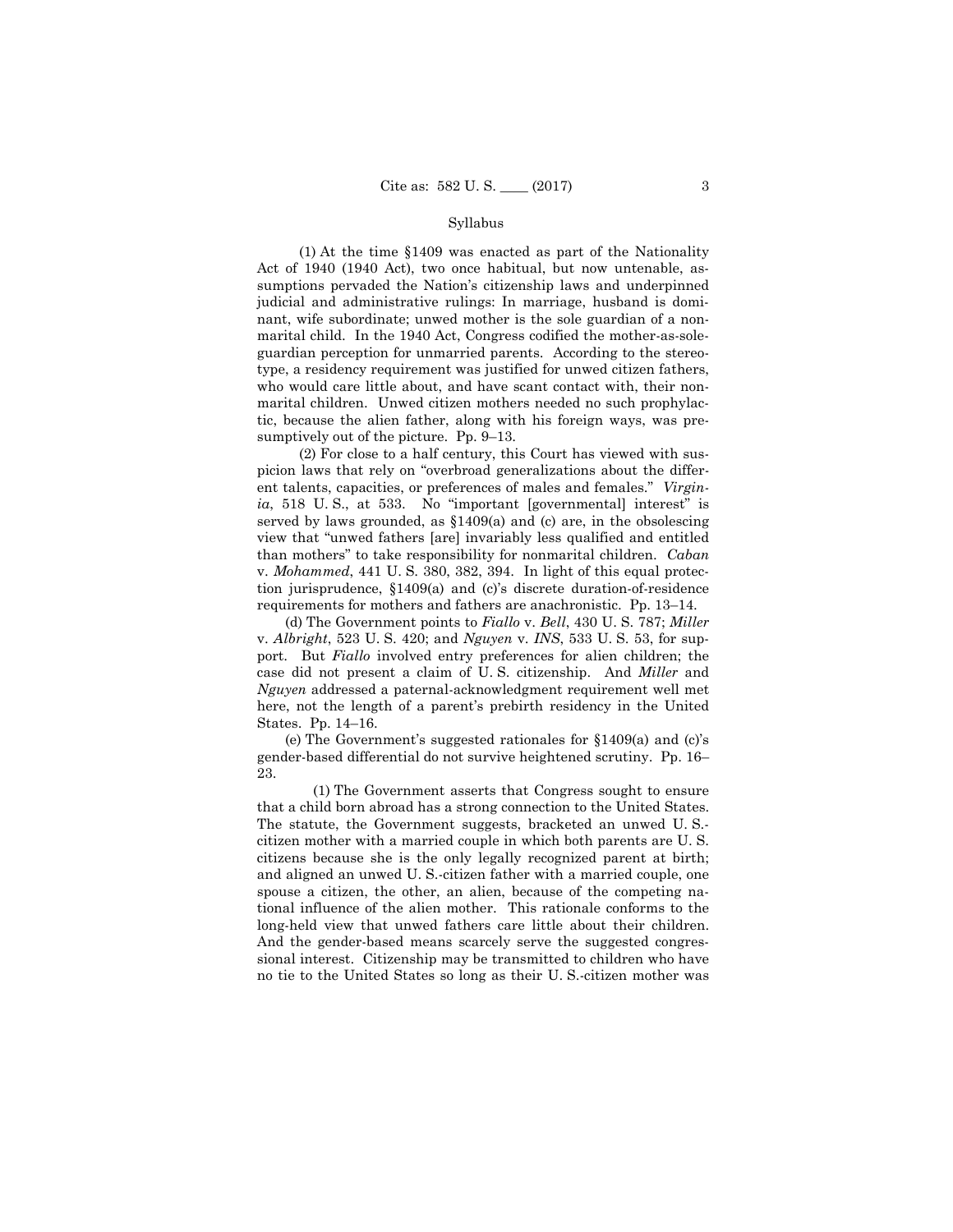continuously present in the United States for one year at any point in her life *prior* to the child's birth; but it may not be transmitted by a U. S.-citizen father who falls a few days short of meeting  $$1401(a)(7)$ 's longer physical-presence requirements, even if he acknowledges paternity on the day the child is born and raises the child in the United States. Pp. 17–19.

 (2) The Government also maintains that Congress wished to reduce the risk of statelessness for the foreign-born child of a U. S. citizen. But congressional hearings and reports offer no support for the assertion that a statelessness concern prompted the diverse physical-presence requirements. Nor has the Government shown that the risk of statelessness disproportionately endangered the children of unwed U. S.-citizen mothers. Pp. 19–23.

 extend favorable treatment. *Westcott*, 443 U. S., at 89–90. Here, 2. Because this Court is not equipped to convert §1409(c)'s exception for unwed U. S.-citizen mothers into the main rule displacing §§1401(a)(7) and 1409(a), it falls to Congress to select a uniform prescription that neither favors nor disadvantages any person on the basis of gender. In the interim,  $$1401(a)(7)$ 's current requirement should apply, prospectively, to children born to unwed U. S.-citizen mothers. The legislature's intent, as revealed by the statute at hand, governs the choice between the two remedial alternatives: extending favorable treatment to the excluded class or withdrawing favorable treatment from the favored class. Ordinarily, the preferred rule is to however, extension to fathers of §1409(c)'s favorable treatment for mothers would displace Congress' general rule, the longer physicalpresence requirements of §§1401(a)(7) and 1409 applicable to unwed U. S.-citizen fathers and U. S.-citizen parents, male as well as female, married to the child's alien parent. Congress' " 'commitment to th[is] residual policy' " and " 'the degree of potential disruption of the statutory scheme that would occur by extension as opposed to abrogation,' " *Heckler* v. *Mathews*, 465 U. S. 728, 739, n. 5, indicate that Congress would likely have abrogated §1409(c)'s special exception, preferring to preserve "the importance of residence in this country as the talisman of dedicated attachment," *Rogers* v. *Bellei*, 401 U. S. 815, 834. Pp. 23–28.

804 F. 3d 520, affirmed in part, reversed in part, and remanded.

 GINSBURG, J., delivered the opinion of the Court, in which ROBERTS, C. J., and KENNEDY, BREYER, SOTOMAYOR, and KAGAN, JJ., joined. which ALITO, J., joined. GORSUCH, J., took no part in the consideration THOMAS, J., filed an opinion concurring in the judgment in part, in or decision of the case.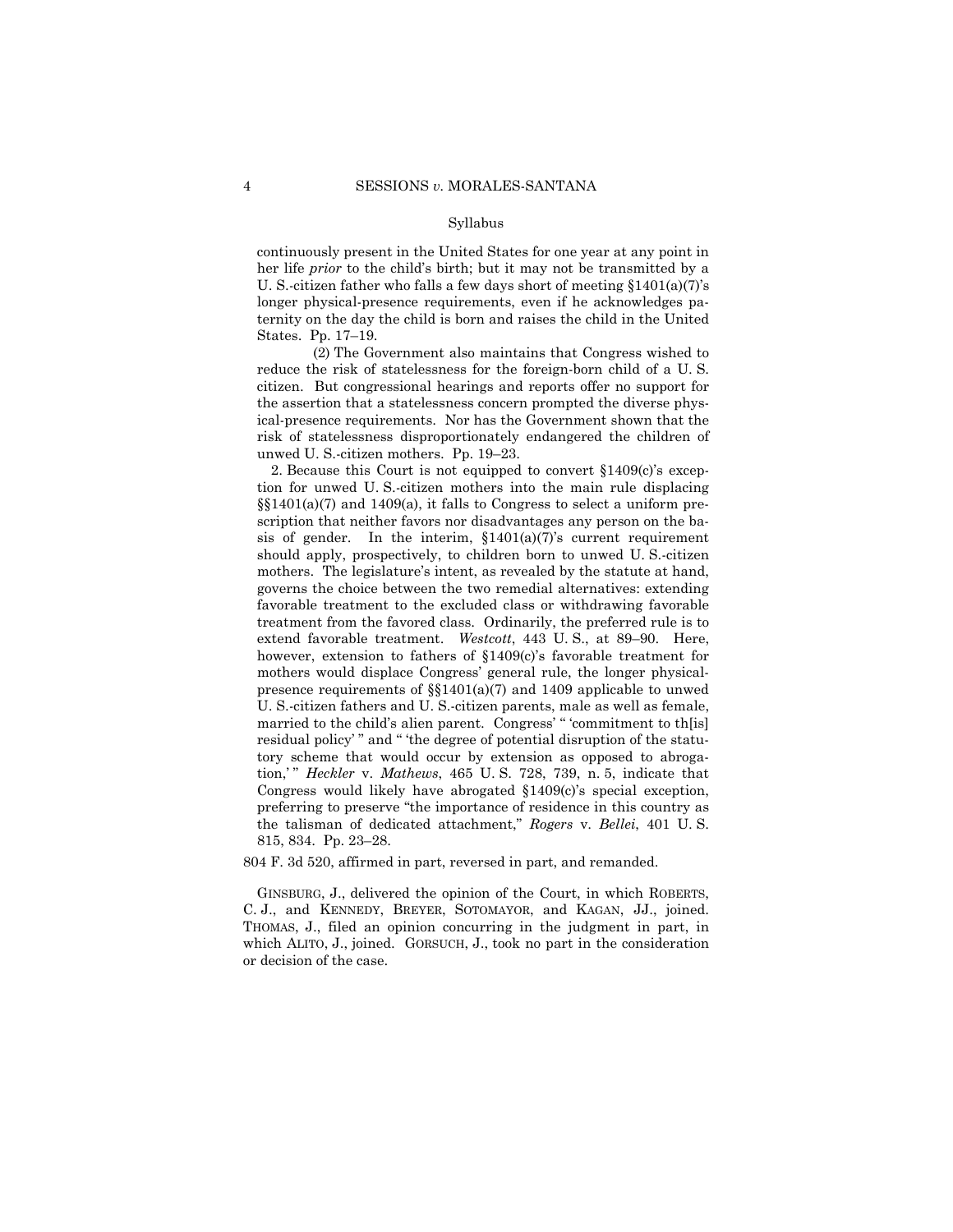preliminary print of the United States Reports. Readers are requested to notify the Reporter of Decisions, Supreme Court of the United States, Wash- ington, D. C. 20543, of any typographical or other formal errors, in order that corrections may be made before the preliminary print goes to press. NOTICE: This opinion is subject to formal revision before publication in the

## $\frac{1}{2}$  ,  $\frac{1}{2}$  ,  $\frac{1}{2}$  ,  $\frac{1}{2}$  ,  $\frac{1}{2}$  ,  $\frac{1}{2}$  ,  $\frac{1}{2}$ **SUPREME COURT OF THE UNITED STATES**

## $\frac{1}{2}$  ,  $\frac{1}{2}$  ,  $\frac{1}{2}$  ,  $\frac{1}{2}$  ,  $\frac{1}{2}$  ,  $\frac{1}{2}$ No. 15–1191

## JEFFERSON B. SESSIONS, III, ATTORNEY GENERAL, PETITIONER *v.* LUIS RAMON MORALES-SANTANA

## ON WRIT OF CERTIORARI TO THE UNITED STATES COURT OF APPEALS FOR THE SECOND CIRCUIT

#### [June 12, 2017]

## JUSTICE GINSBURG delivered the opinion of the Court.

 8 U. S. C. §1401(a)(7) (1958 ed.), now §1401(g) (2012 ed.). This case concerns a gender-based differential in the law governing acquisition of U. S. citizenship by a child born abroad, when one parent is a U. S. citizen, the other, a citizen of another nation. The main rule appears in Applicable to married couples,  $$1401(a)(7)$  requires a period of physical presence in the United States for the U. S.-citizen parent. The requirement, as initially prescribed, was ten years' physical presence prior to the child's birth, §601(g) (1940 ed.); currently, the requirement is five years prebirth, §1401(g) (2012 ed.). That main rule is rendered applicable to unwed U. S.-citizen fathers by §1409(a). Congress ordered an exception, however, for unwed U. S.-citizen mothers. Contained in §1409(c), the exception allows an unwed mother to transmit her citizenship to a child born abroad if she has lived in the United States for just one year prior to the child's birth.

The respondent in this case, Luis Ramón Morales-Santana, was born in the Dominican Republic when his father was just 20 days short of meeting  $$1401(a)(7)$ 's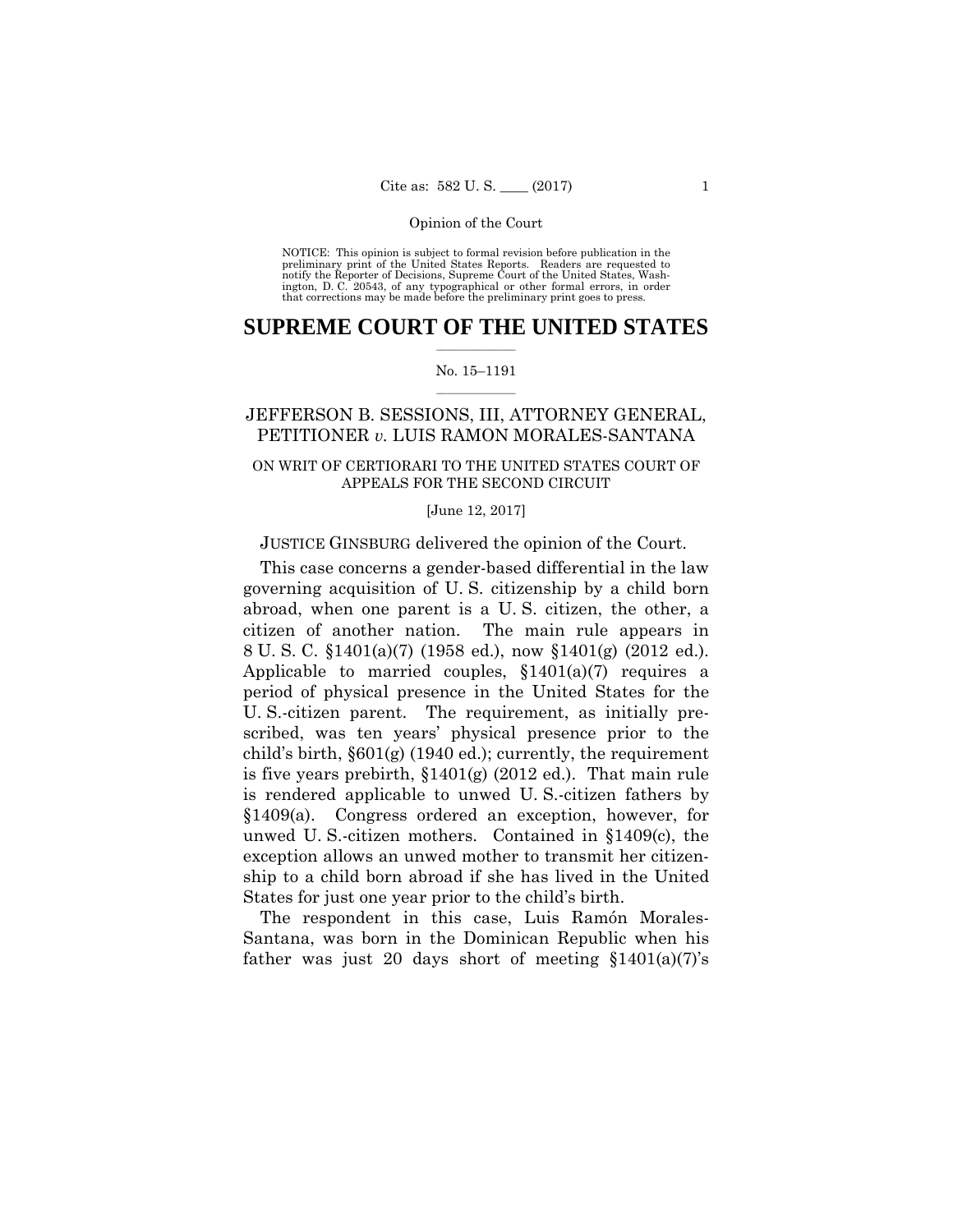physical-presence requirement. Opposing removal to the Dominican Republic, Morales-Santana asserts that the equal protection principle implicit in the Fifth Amendment<sup>1</sup> entitles him to citizenship stature. We hold that the gender line Congress drew is incompatible with the requirement that the Government accord to all persons "the equal protection of the laws." Nevertheless, we cannot convert §1409(c)'s exception for unwed mothers into the main rule displacing  $$1401(a)(7)$  (covering married couples) and §1409(a) (covering unwed fathers). We must therefore leave it to Congress to select, going forward, a physical-presence requirement (ten years, one year, or some other period) uniformly applicable to all children born abroad with one U. S.-citizen and one alien parent, wed or unwed. In the interim, the Government must ensure that the laws in question are administered in a manner free from gender-based discrimination.

> I A

We first describe in greater detail the regime Congress constructed. The general rules for acquiring U. S. citizenship are found in 8 U. S. C. §1401, the first section in Chapter 1 of Title III of the Immigration and Nationality Act (1952 Act or INA), §301, 66 Stat. 235–236. Section 1401 sets forth the INA's rules for determining who "shall be nationals and citizens of the United States at birth" by

<sup>&</sup>lt;sup>1</sup>As this case involves federal, not state, legislation, the applicable equality guarantee is not the Fourteenth Amendment's explicit Equal Protection Clause, it is the guarantee implicit in the Fifth Amendment's Due Process Clause. See *Weinberger* v. *Wiesenfeld*, 420 U. S. 636, 638, n. 2 (1975) ("[W]hile the Fifth Amendment contains no equal protection clause, it does forbid discrimination that is so unjustifiable as to be violative of due process. This Court's approach to Fifth Amendment equal protection claims has always been precisely the same as to equal protection claims under the Fourteenth Amendment." (citations and internal quotation marks omitted; alteration in original)).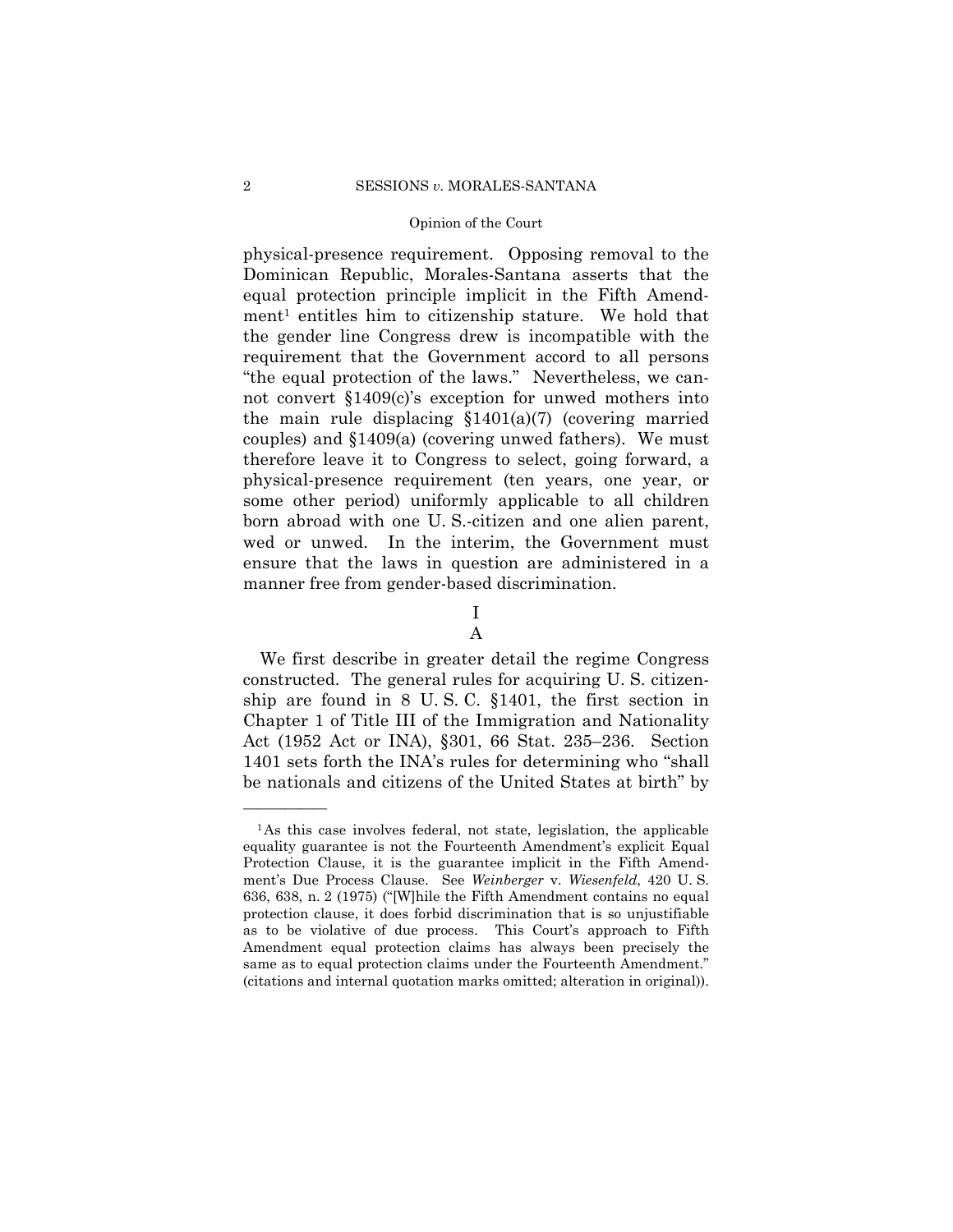establishing a range of residency and physical-presence requirements calibrated primarily to the parents' nationality and the child's place of birth. §1401(a) (1958 ed.); §1401 (2012 ed.). The primacy of §1401 in the statutory scheme is evident. Comprehensive in coverage, §1401 provides the general framework for the acquisition of citizenship at birth. In particular, at the time relevant here,<sup>2</sup>  $$1401(a)(7)$  provided for the U.S. citizenship of

"a person born outside the geographical limits of the United States and its outlying possessions of parents one of whom is an alien, and the other a citizen of the United States who, prior to the birth of such person, was physically present in the United States or its outlying possessions for a period or periods totaling not less than ten years, at least five of which were after attaining the age of fourteen years: *Provided*, That any periods of honorable service in the Armed Forces of the United States by such citizen parent may be included in computing the physical presence requirements of this paragraph."

Congress has since reduced the duration requirement to five years, two after age 14.  $$1401(g)$  (2012 ed.).<sup>3</sup>

Section 1409 pertains specifically to children with unmarried parents. Its first subsection, §1409(a), incorporates by reference the physical-presence requirements of §1401, thereby allowing an acknowledged unwed citizen parent to transmit U. S. citizenship to a foreign-born child

<sup>2</sup>Unless otherwise noted, references to 8 U. S. C. §§1401 and 1409 are to the 1958 edition of the U. S. Code, the version in effect when respondent Morales-Santana was born. Section 1409(a) and (c) have retained their numbering;  $\S1401(a)(7)$  has become  $\S1401(g)$ .<br><sup>3</sup>The reduction affects only children born on or after November 14,

<sup>1986. §8(</sup>r), 102 Stat. 2619; see §§12–13, 100 Stat. 3657. Because Morales-Santana was born in 1962, his challenge is to the ten-years, five-after-age-14 requirement applicable at the time of his birth.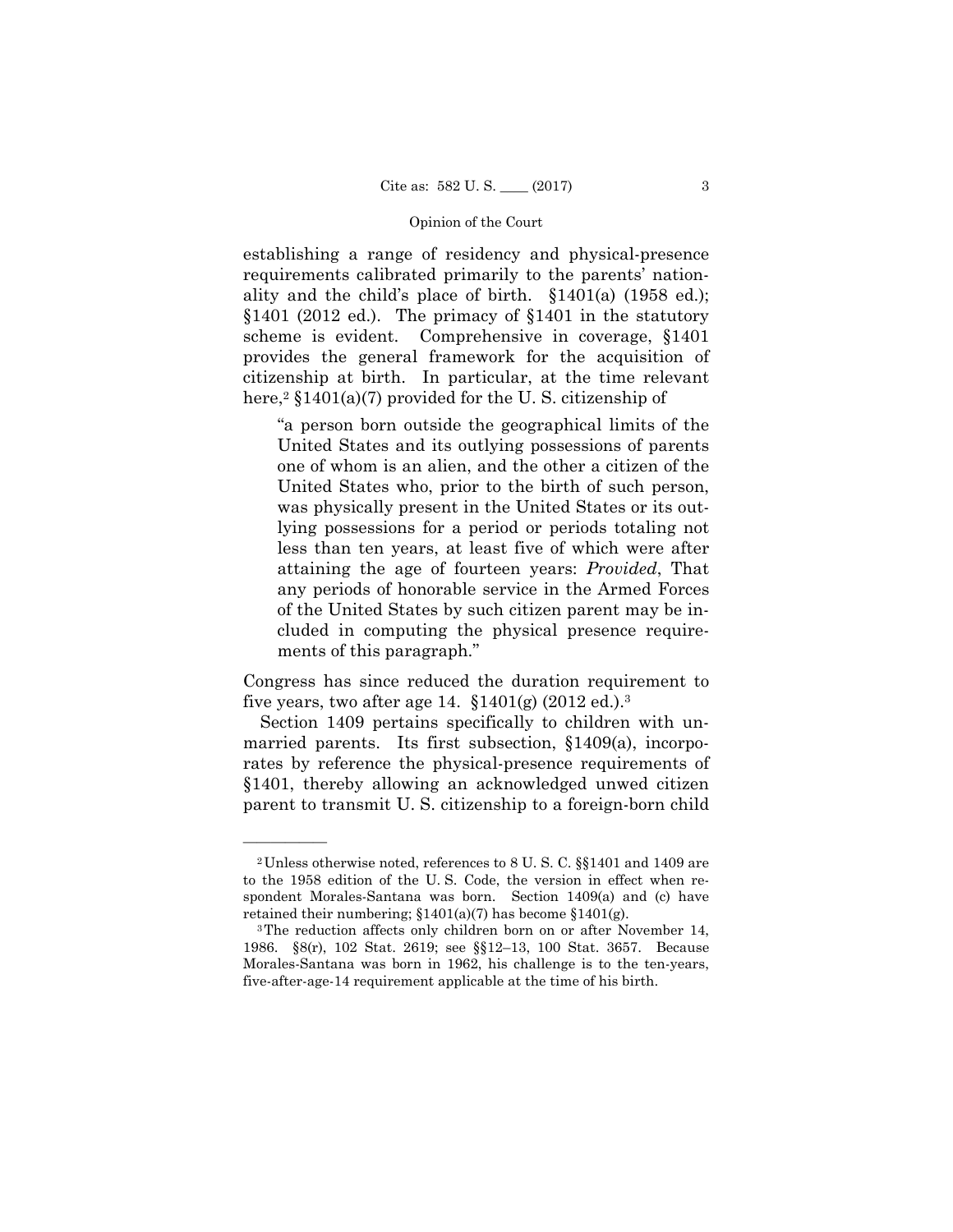under the same terms as a married citizen parent. Section 1409(c)—a provision applicable only to unwed U. S.-citizen mothers—states an exception to the physical-presence requirements of §§1401 and 1409(a). Under §1409(c)'s exception, only one year of continuous physical presence is required before unwed mothers may pass citizenship to their children born abroad.

## B

Respondent Luis Ramón Morales-Santana moved to the United States at age 13, and has resided in this country most of his life. Now facing deportation, he asserts U. S. citizenship at birth based on the citizenship of his biological father, José Morales, who accepted parental responsibility and included Morales-Santana in his household.

José Morales was born in Guánica, Puerto Rico, on March 19, 1900. Record 55–56. Puerto Rico was then, as it is now, part of the United States, see *Puerto Rico* v. *Sanchez Valle*, 579 U.S. \_\_\_, \_\_\_– (2016) (slip op., at 2– 4); 8 U. S. C. §1101(a)(38) (1958 ed.) ("The term United States . . . means the continental United States, Alaska, Hawaii, Puerto Rico, Guam, and the [U. S.] Virgin Islands." (internal quotation marks omitted)); §1101(a)(38) (2012 ed.) (similar), and José became a U. S. citizen under the Organic Act of Puerto Rico, ch. 145, §5, 39 Stat. 953 (a predecessor to 8 U. S. C. §1402). After living in Puerto Rico for nearly two decades, José left his childhood home on February 27, 1919, 20 days short of his 19th birthday, therefore failing to satisfy  $$1401(a)(7)$ 's requirement of five years' physical presence after age 14. Record 57, 66. He did so to take up employment as a builder-mechanic for a U. S. company in the then-U. S.-occupied Dominican Republic. *Ibid.*<sup>4</sup>

<sup>4</sup>See generally B. Calder, The Impact of Intervention: The Dominican Republic During the U. S. Occupation of 1916–1924, pp. 17, 204–205 (1984) (describing establishment of a U. S. military government in the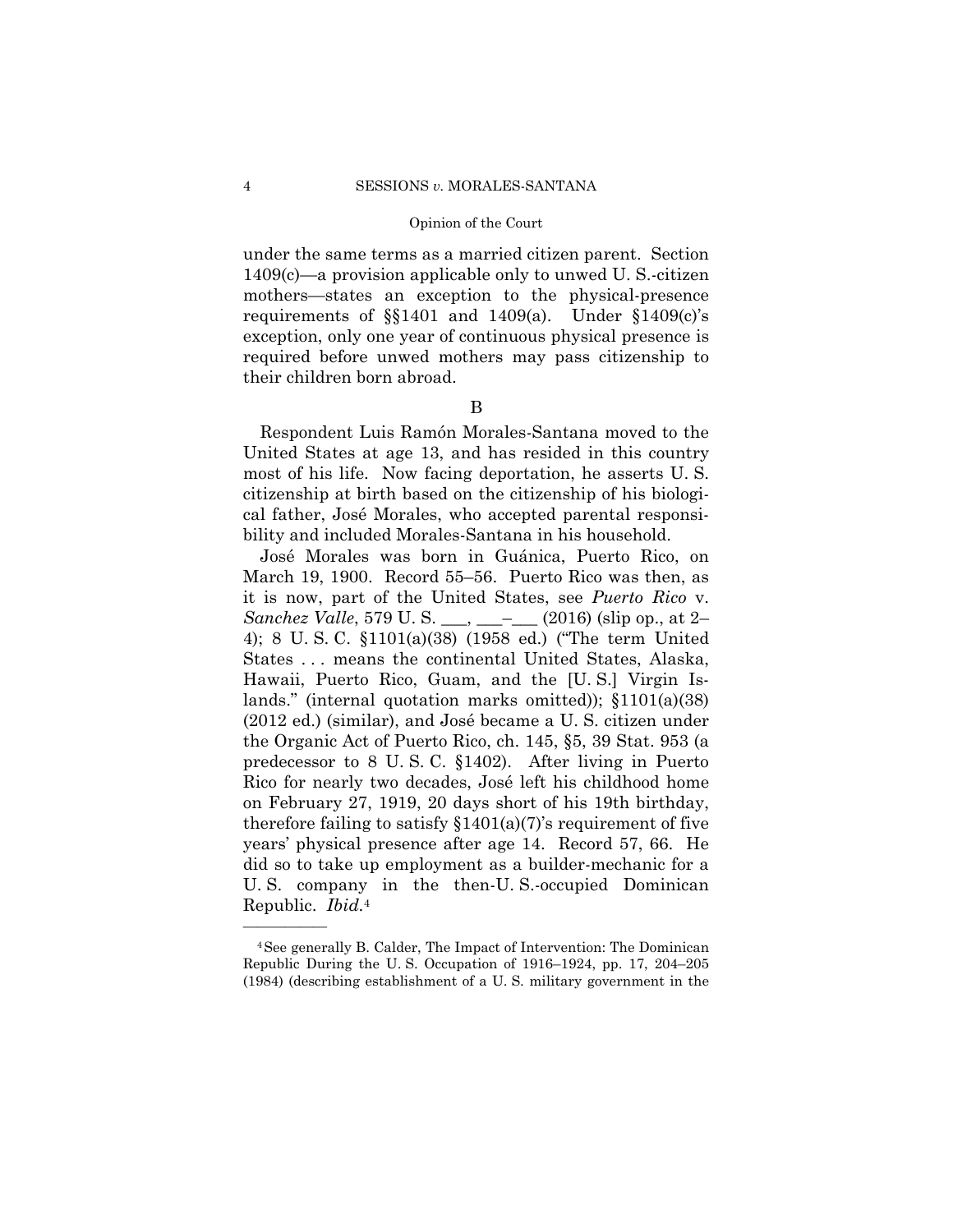members of his family still resided. *Id.*, at 57. In 1975, By 1959, José attested in a June 21, 1971 affidavit presented to the U. S. Embassy in the Dominican Republic, he was living with Yrma Santana Montilla, a Dominican woman he would eventually marry. *Id.*, at 57. In 1962, Yrma gave birth to their child, respondent Luis Morales-Santana. *Id.*, at 166–167. While the record before us reveals little about Morales-Santana's childhood, the Dominican archives disclose that Yrma and José married in 1970, and that José was then added to Morales-Santana's birth certificate as his father. *Id.*, at 163–164, 167. José also related in the same affidavit that he was then saving money "for the susten[ance] of [his] family" in anticipation of undergoing surgery in Puerto Rico, where when Morales-Santana was 13, he moved to Puerto Rico, *id.*, at 368, and by 1976, the year his father died, he was attending public school in the Bronx, a New York City borough, *id.*, at 140, 369.5

## C

In 2000, the Government placed Morales-Santana in removal proceedings based on several convictions for offenses under New York State Penal Law, all of them rendered on May 17, 1995. *Id.*, at 426. Morales-Santana ranked as an alien despite the many years he lived in the United States, because, at the time of his birth, his father did not satisfy the requirement of five years' physical presence after age 14. See *supra*, at 3–4, and n. 3. An immigration judge rejected Morales-Santana's claim to citizenship derived from the U. S. citizenship of his father, and ordered Morales-Santana's removal to the Dominican

Dominican Republic in 1916, and plans, beginning in late 1920, for withdrawal).<br><sup>5</sup>There is no question that Morales-Santana himself satisfied the

five-year residence requirement that once conditioned a child's acquisition of citizenship under  $$1401(a)(7)$ . See  $$1401(b)$ .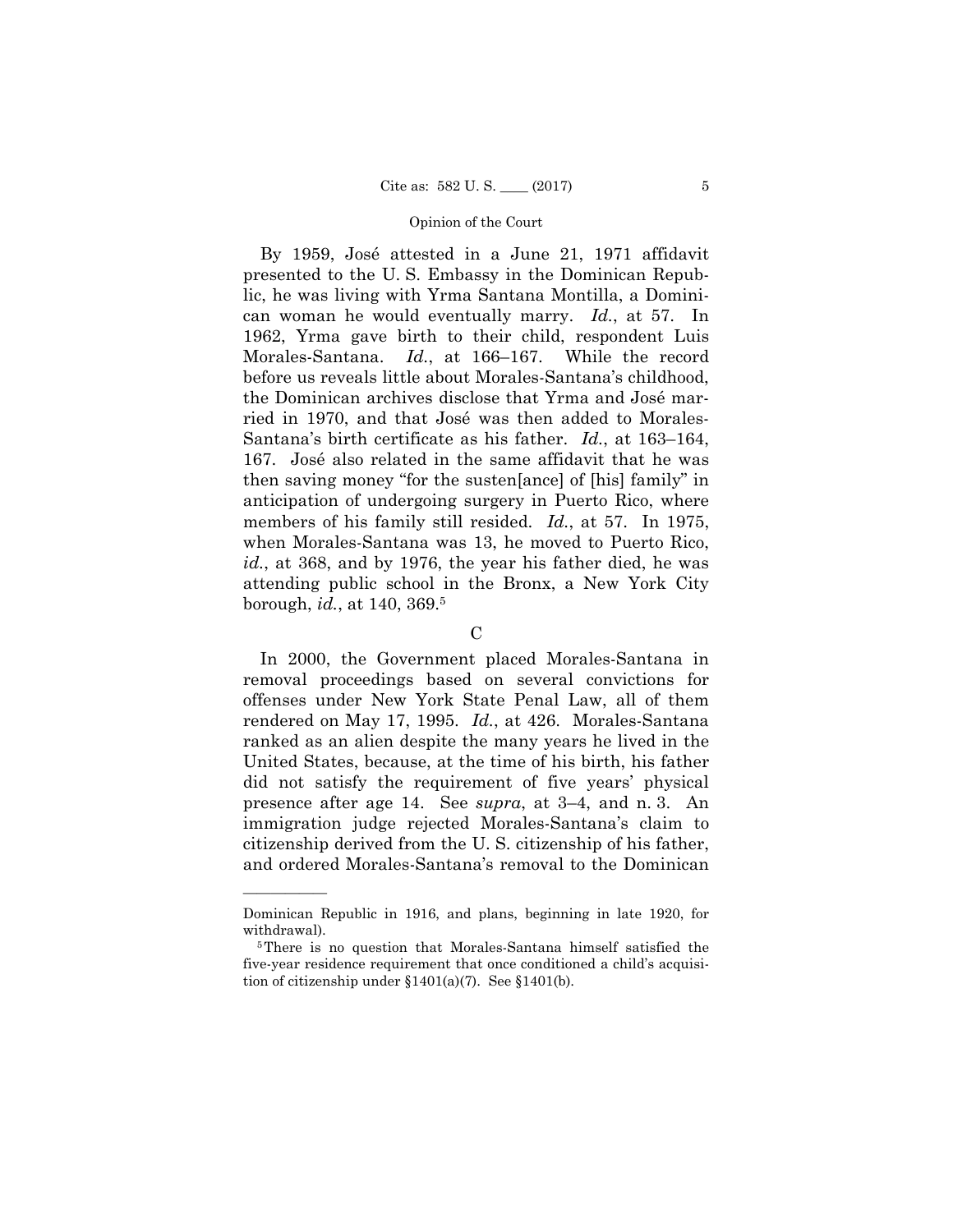Republic. Record 253, 366; App. to Pet. for Cert. 45a–49a. In 2010, Morales-Santana moved to reopen the proceedings, asserting that the Government's refusal to recognize that he derived citizenship from his U. S.-citizen father violated the Constitution's equal protection guarantee. See Record 27, 45. The Board of Immigration Appeals (BIA) denied the motion. App. to Pet. for Cert. 8a, 42a– 44a.

The United States Court of Appeals for the Second Circuit reversed the BIA's decision. 804 F. 3d 520, 524 (2015). Relying on this Court's post-1970 construction of the equal protection principle as it bears on gender-based classifications, the court held unconstitutional the differential treatment of unwed mothers and fathers. *Id.*, at 527–535. To cure the constitutional flaw, the court further held that Morales-Santana derived citizenship through his father, just as he would were his mother the U. S. citizen. *Id.*, at 535–538. In so ruling, the Second Circuit declined to follow the conflicting decision of the Ninth Circuit in *United States* v. *Flores-Villar*, 536 F. 3d 990 (2008), see 804 F. 3d, at 530, 535, n. 17. We granted certiorari in *Flores-Villar*, but ultimately affirmed by an equally divided Court. *Flores-Villar* v. *United States*, 564 U. S. 210 (2011) ( *per curiam*). Taking up Morales-Santana's request for review, 579 U.S.  $\_\_$  (2016), we consider the matter anew.

II

Because §1409 treats sons and daughters alike, Morales-Santana does not suffer discrimination on the basis of *his*  gender. He complains, instead, of gender-based discrimination against his father, who was unwed at the time of Morales-Santana's birth and was not accorded the right an unwed U. S.-citizen mother would have to transmit citizenship to her child. Although the Government does not contend otherwise, we briefly explain why Morales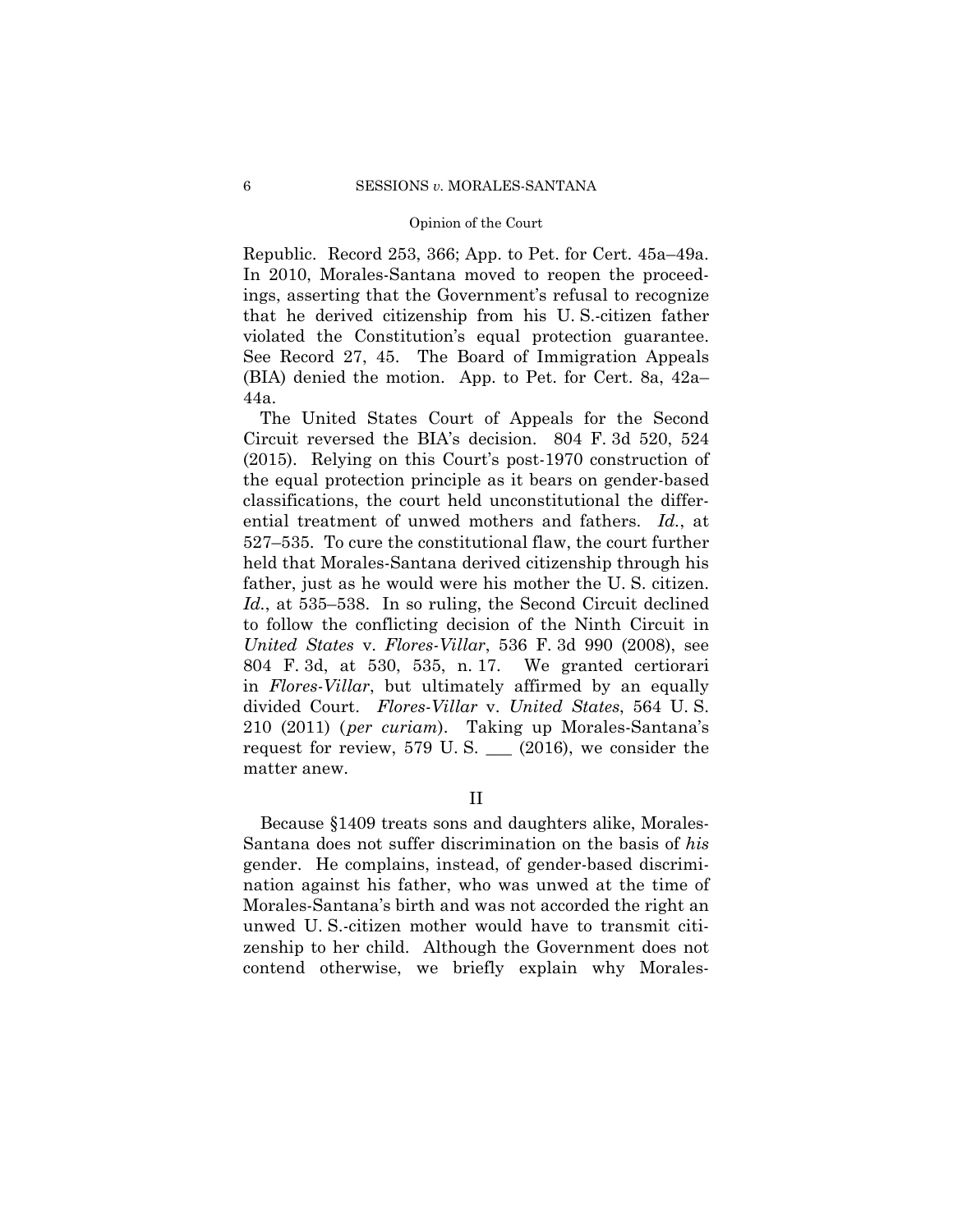Santana may seek to vindicate his father's right to the equal protection of the laws.6

Ordinarily, a party "must assert his own legal rights" and "cannot rest his claim to relief on the legal rights . . . of third parties." *Warth* v. *Seldin*, 422 U. S. 490, 499 (1975). But we recognize an exception where, as here, "the party asserting the right has a close relationship with the person who possesses the right [and] there is a hindrance to the possessor's ability to protect his own interests." *Kowalski* v. *Tesmer*, 543 U. S. 125, 130 (2004) (quoting *Powers* v. *Ohio*, 499 U. S. 400, 411 (1991)). José Morales' ability to pass citizenship to his son, respondent Morales-Santana, easily satisfies the "close relationship" requirement. So, too, is the "hindrance" requirement well met. José Morales' failure to assert a claim in his own right "stems from disability," not "disinterest," *Miller* v. *Albright*, 523 U. S. 420, 450 (1998) (O'Connor, J., concurring in judgment), for José died in 1976, Record 140, many years before the current controversy arose. See *Hodel* v. *Irving*, 481 U. S. 704, 711–712, 723, n. 7 (1987) (children and their guardians may assert Fifth Amendment rights of deceased relatives). Morales-Santana is thus the "obvious claimant," see *Craig* v. *Boren*, 429 U. S. 190, 197 (1976), the "best available proponent," *Singleton* v. *Wulff*, 428 U. S. 106, 116 (1976), of his father's right to equal protection.

## III

Sections 1401 and 1409, we note, date from an era when the lawbooks of our Nation were rife with overbroad generalizations about the way men and women are. See, *e.g.*, *Hoyt* v. *Florida*, 368 U. S. 57, 62 (1961) (women are the

<sup>6</sup>We explain why Morales-Santana has third-party standing in view of the Government's opposition to such standing in *Flores-Villar* v. *United States*, 564 U. S. 210 (2011) (*per curiam*). See Brief for United States, O. T. 2010, No. 09–5801, pp. 10–14.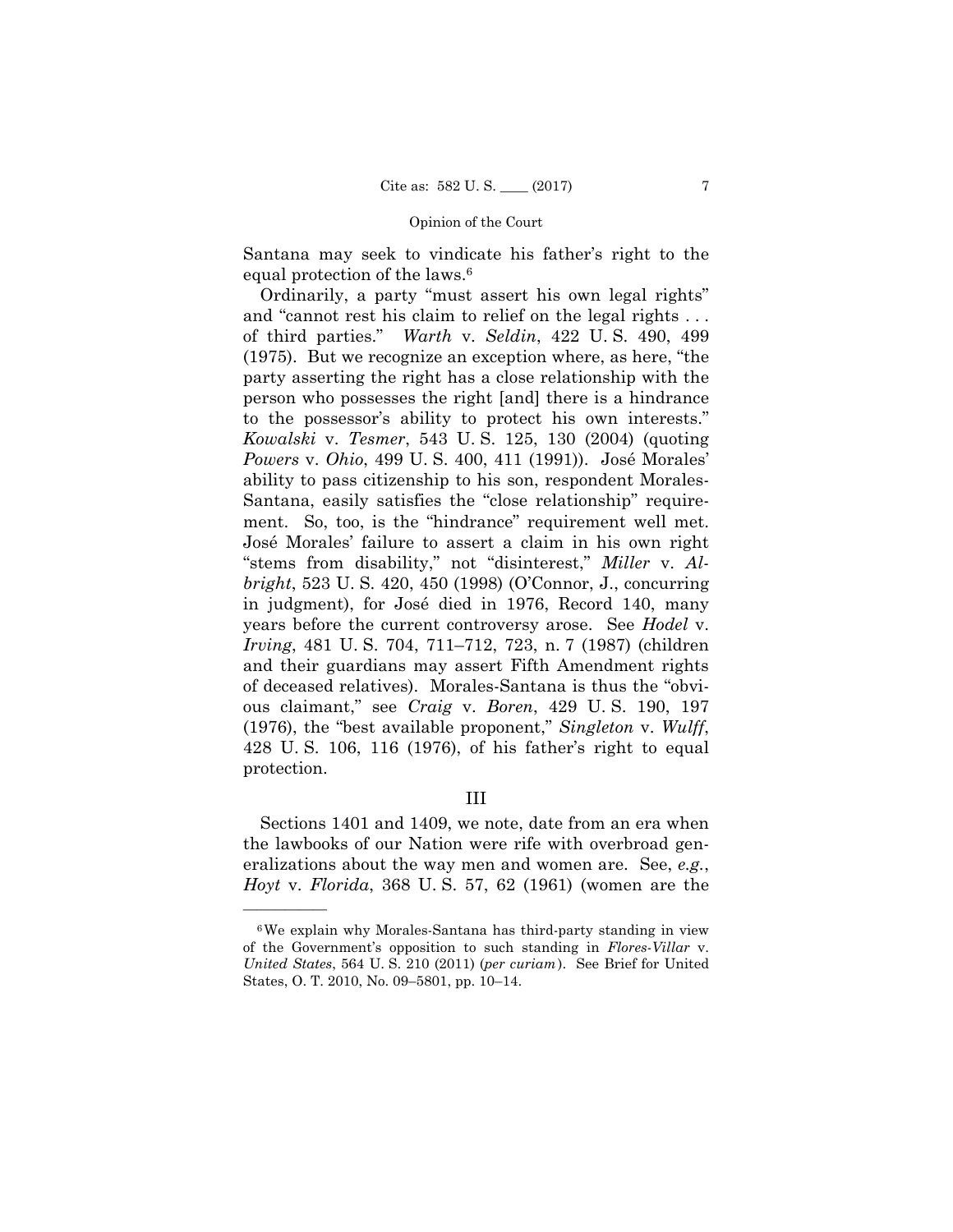now attends "all gender-based classifications." *J. E. B.* v. "center of home and family life," therefore they can be "relieved from the civic duty of jury service"); *Goesaert* v. *Cleary*, 335 U. S. 464, 466 (1948) (States may draw "a sharp line between the sexes"). Today, laws of this kind are subject to review under the heightened scrutiny that *Alabama ex rel. T. B.*, 511 U. S. 127, 136 (1994); see, *e.g.*, *United States* v. *Virginia*, 518 U. S. 515, 555–556 (1996) (state-maintained military academy may not deny admission to qualified women).

Laws granting or denying benefits "on the basis of the sex of the qualifying parent," our post-1970 decisions affirm, differentiate on the basis of gender, and therefore attract heightened review under the Constitution's equal protection guarantee. *Califano* v. *Westcott*, 443 U. S. 76, 84 (1979); see *id.*, at 88–89 (holding unconstitutional provision of unemployed-parent benefits exclusively to fathers). Accord *Califano* v. *Goldfarb*, 430 U. S. 199, 206– 207 (1977) (plurality opinion) (holding unconstitutional a Social Security classification that denied widowers survivors' benefits available to widows); *Weinberger* v. *Wiesenfeld*, 420 U. S. 636, 648–653 (1975) (holding unconstitutional a Social Security classification that excluded fathers from receipt of child-in-care benefits available to mothers); *Frontiero* v. *Richardson*, 411 U. S. 677, 688–691 (1973) (plurality opinion) (holding unconstitutional exclusion of married female officers in the military from benefits automatically accorded married male officers); cf. *Reed* v. *Reed*, 404 U. S. 71, 74, 76–77 (1971) (holding unconstitutional a probate-code preference for a father over a mother as administrator of a deceased child's estate).7

<sup>7</sup>See Gunther, In Search of Evolving Doctrine on a Changing Court: A Model for a Newer Equal Protection, 86 Harv. L. Rev. 1, 34 (1972) ("It is difficult to understand [*Reed*] without an assumption that some special sensitivity to sex as a classifying factor entered into the analysis. . . . Only by importing some special suspicion of sex-related means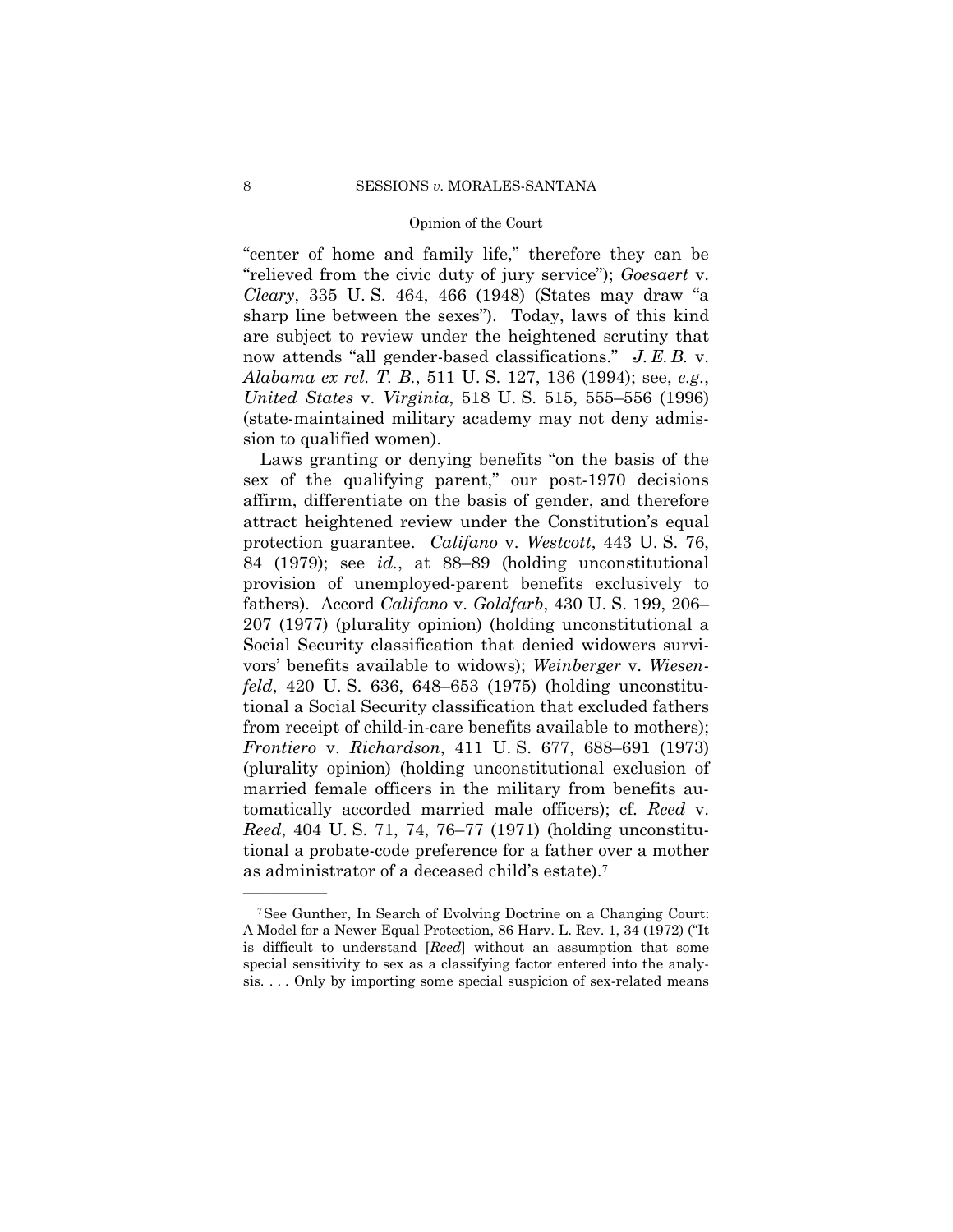Prescribing one rule for mothers, another for fathers, §1409 is of the same genre as the classifications we declared unconstitutional in *Reed*, *Frontiero*, *Wiesenfeld*, *Goldfarb*, and *Westcott*. As in those cases, heightened scrutiny is in order. Successful defense of legislation that differentiates on the basis of gender, we have reiterated, requires an "exceedingly persuasive justification." *Virginia*, 518 U. S., at 531 (internal quotation marks omitted); *Kirchberg* v. *Feenstra*, 450 U. S. 455, 461 (1981) (internal quotation marks omitted).

A

The defender of legislation that differentiates on the basis of gender must show "at least that the [challenged] classification serves important governmental objectives and that the discriminatory means employed are substantially related to the achievement of those objectives." *Virginia*, 518 U. S., at 533 (quoting *Mississippi Univ. for Women* v. *Hogan*, 458 U. S. 718, 724 (1982); alteration in original); see *Tuan Anh Nguyen* v. *INS*, 533 U. S. 53, 60, 70 (2001). Moreover, the classification must substantially serve an important governmental interest *today*, for "in interpreting the [e]qual [p]rotection [guarantee], [we have] recognized that new insights and societal understandings can reveal unjustified inequality . . . that once passed unnoticed and unchallenged." *Obergefell* v. *Hodges*, 576 U. S.  $\_\_\_\_\_\_\_\_\_$  (2015) (slip op., at 20). Here, the Government has supplied no "exceedingly persuasive justification," *Virginia*, 518 U. S., at 531 (internal quotation marks omitted), for §1409(a) and (c)'s "gender-based" and "genderbiased" disparity, *Westcott*, 443 U. S., at 84 (internal quotation marks omitted).

History reveals what lurks behind §1409. Enacted in

<sup>. . .</sup> can the [*Reed*] result be made entirely persuasive.").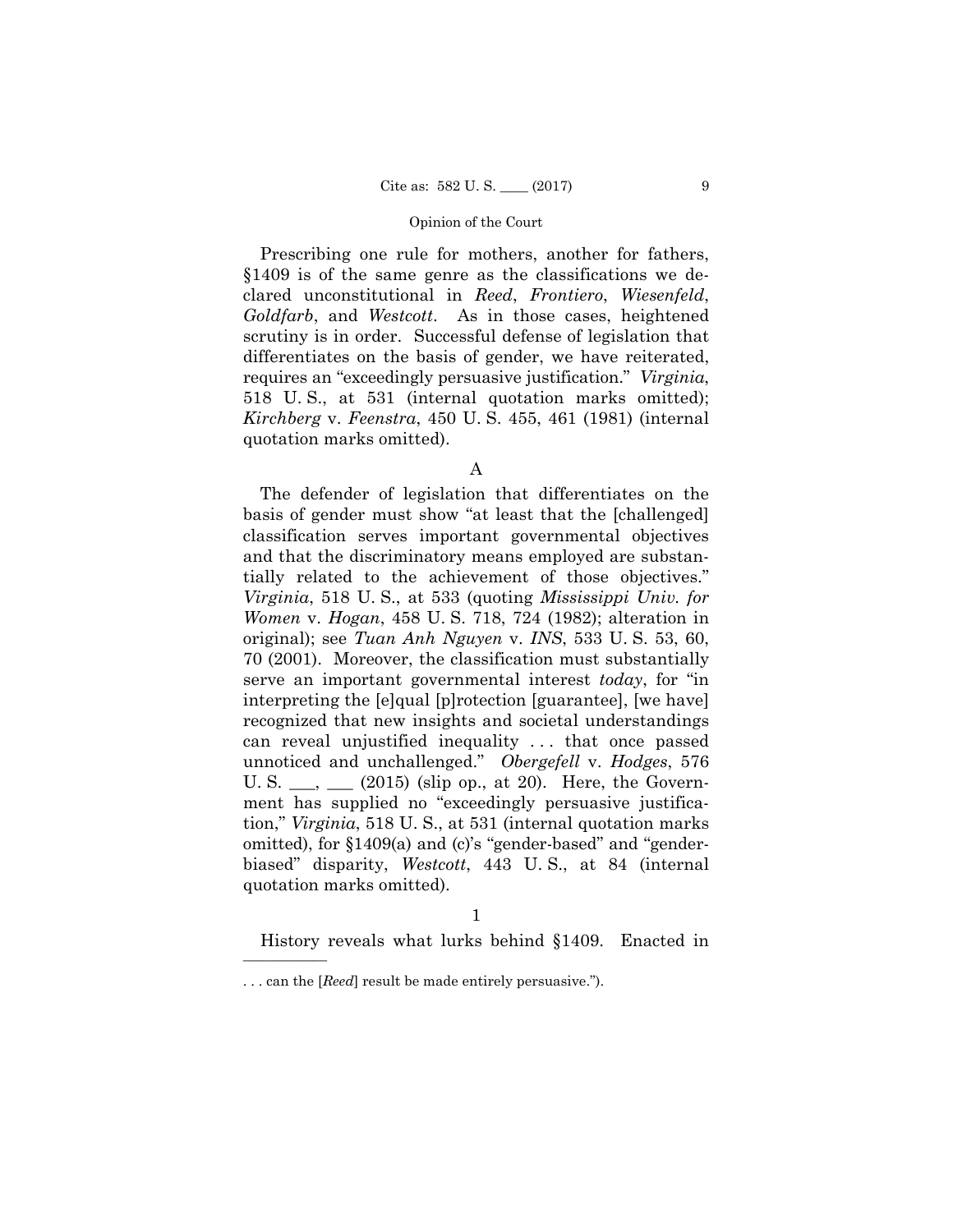the Nationality Act of 1940 (1940 Act), see 54 Stat. 1139– 1140, §1409 ended a century and a half of congressional silence on the citizenship of children born abroad to unwed parents.8 During this era, two once habitual, but now untenable, assumptions pervaded our Nation's citizenship laws and underpinned judicial and administrative rulings: In marriage, husband is dominant, wife subordinate; unwed mother is the natural and sole guardian of a nonmarital child.

 in marriage, the husband controlled both wife and child. Women, Marriage, and the Law of Citizenship 15–16, 20–21 Under the once entrenched principle of male dominance "[D]ominance [of] the husband," this Court observed in 1915, "is an ancient principle of our jurisprudence." *Mackenzie* v. *Hare*, 239 U. S. 299, 311 (1915).9 See generally Brief for Professors of History et al. as *Amici Curiae* 4–15. Through the early 20th century, a male citizen automatically conferred U. S. citizenship on his alien wife. Act of Feb. 10, 1855, ch. 71, §2, 10 Stat. 604; see *Kelly* v. *Owen*, 7 Wall. 496, 498 (1869) (the 1855 Act "confers the privileges of citizenship upon women married to citizens of the United States"); C. Bredbenner, A Nationality of Her Own: (1998). A female citizen, however, was incapable of conferring citizenship on her husband; indeed, she was subject to expatriation if she married an alien.10 The family of

 54 Stat. 1139–1140, and recodified in 1952 at §1409, see §309, 66 Stat. 8The provision was first codified in 1940 at 8 U. S. C. §605, see §205, 238–239. For simplicity, we here use the latter designation. 9This "ancient principle" no longer guides the Court's jurisprudence.

See *Kirchberg* v. *Feenstra*, 450 U. S. 455, 456 (1981) (invalidating, on equal protection inspection, Louisiana's former "head and master" rule). 10See generally C. Bredbenner, A Nationality of Her Own: Women,

Marriage, and the Law of Citizenship 58–61 (1998); Sapiro, Women, Citizenship, and Nationality: Immigration and Naturalization Policies in the United States, 13 Politics & Society 1, 4–10 (1984). In 1907, Congress codified several judicial decisions and prevailing State De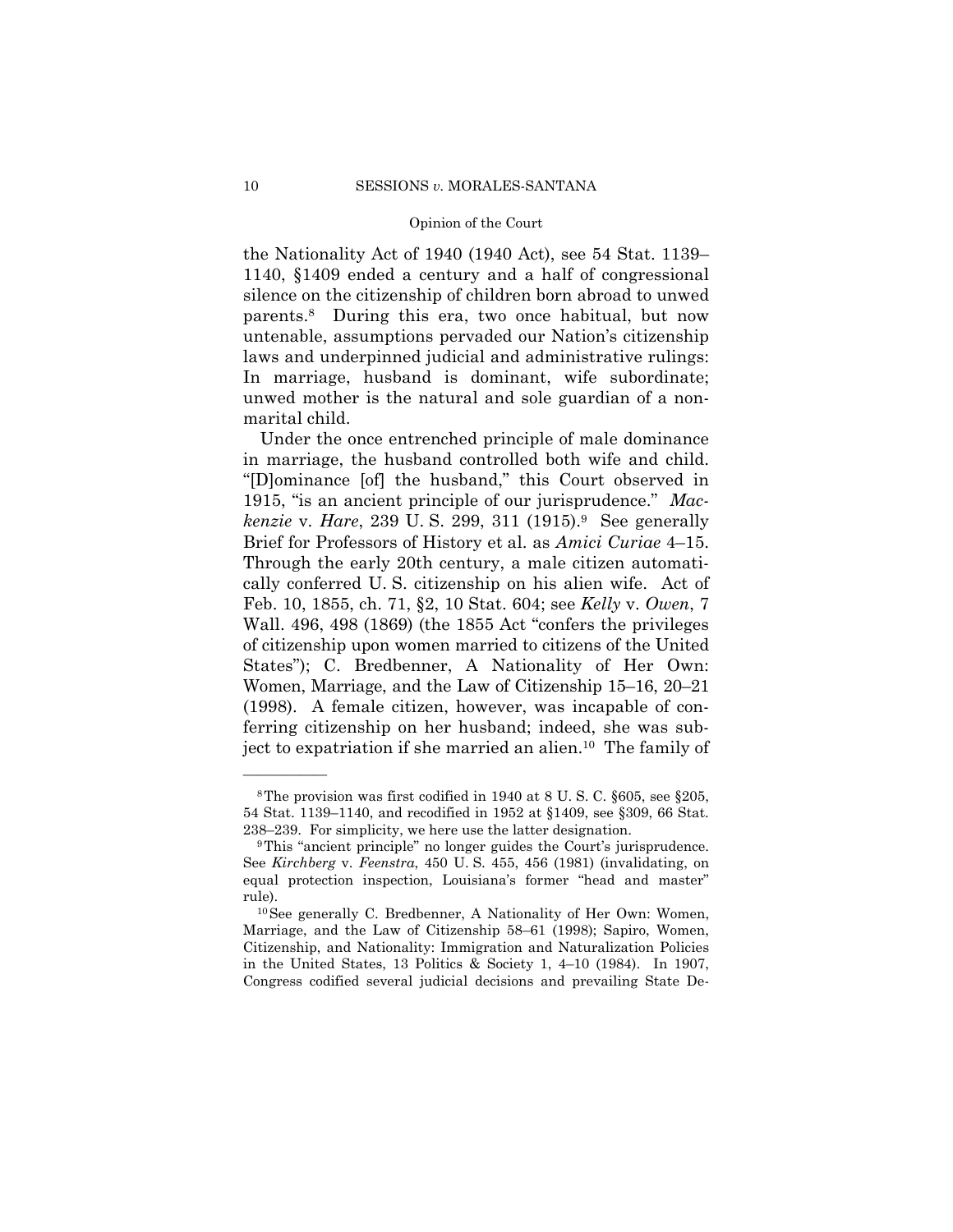a citizen or a lawfully admitted permanent resident enjoyed statutory exemptions from entry requirements, but only if the citizen or resident was male. See, *e.g.*, Act of Mar. 3, 1903, ch. 1012, §37, 32 Stat. 1221 (wives and children entering the country to join permanent-resident aliens and found to have contracted contagious diseases during transit shall not be deported if the diseases were easily curable or did not present a danger to others); S. Rep. No. 1515, 81st Cong., 2d Sess., 415–417 (1950) (wives exempt from literacy and quota requirements). And from 1790 until 1934, the foreign-born child of a married couple gained U. S. citizenship only through the father.<sup>11</sup>

For unwed parents, the father-controls tradition never held sway. Instead, the mother was regarded as the child's natural and sole guardian. At common law, the mother, and only the mother, was "bound to maintain [a nonmarital child] as its natural guardian." 2 J. Kent, Commentaries on American Law \*215–\*216 (8th ed. 1854); see *Nguyen*, 533 U. S., at 91–92 (O'Connor, J., dissenting). In line with that understanding, in the early 20th century, the State Department sometimes permitted

 United States 119 (1934). This Court upheld the statute. *Mackenzie* v. partment views by providing that a female U. S. citizen automatically lost her citizenship upon marriage to an alien. Act of Mar. 2, 1907, ch. 2534, §3, 34 Stat. 1228; see L. Gettys, The Law of Citizenship in the

*Hare*, 239 U. S. 299, 311 (1915).<br><sup>11</sup>Act of Mar. 26, 1790, ch. 3, 1 Stat. 104; Act of Jan. 29, 1795, §3, 1 Stat. 415; Act of Apr. 14, 1802, §4, 2 Stat. 155; Act of Feb. 10, 1855, ch. 71, §2, 10 Stat. 604; see 2 J. Kent, Commentaries on American Law \*52–\*53 (8th ed. 1854) (explaining that the 1802 Act, by adding "fathers," "seem[ed] to remove the doubt" about "whether the act intended by the words, 'children of persons,' both the father and mother, . . . or the father only"); Kerber, No Constitutional Right To Be Ladies: Women and the Obligations of Citizenship 36 (1998); Brief for Professors of History et al. as *Amici Curiae* 5–6. In 1934, Congress moved in a new direction by allowing a married mother to transmit her citizenship to her child. Act of May 24, 1934, ch. 344, §1, 48 Stat. 797.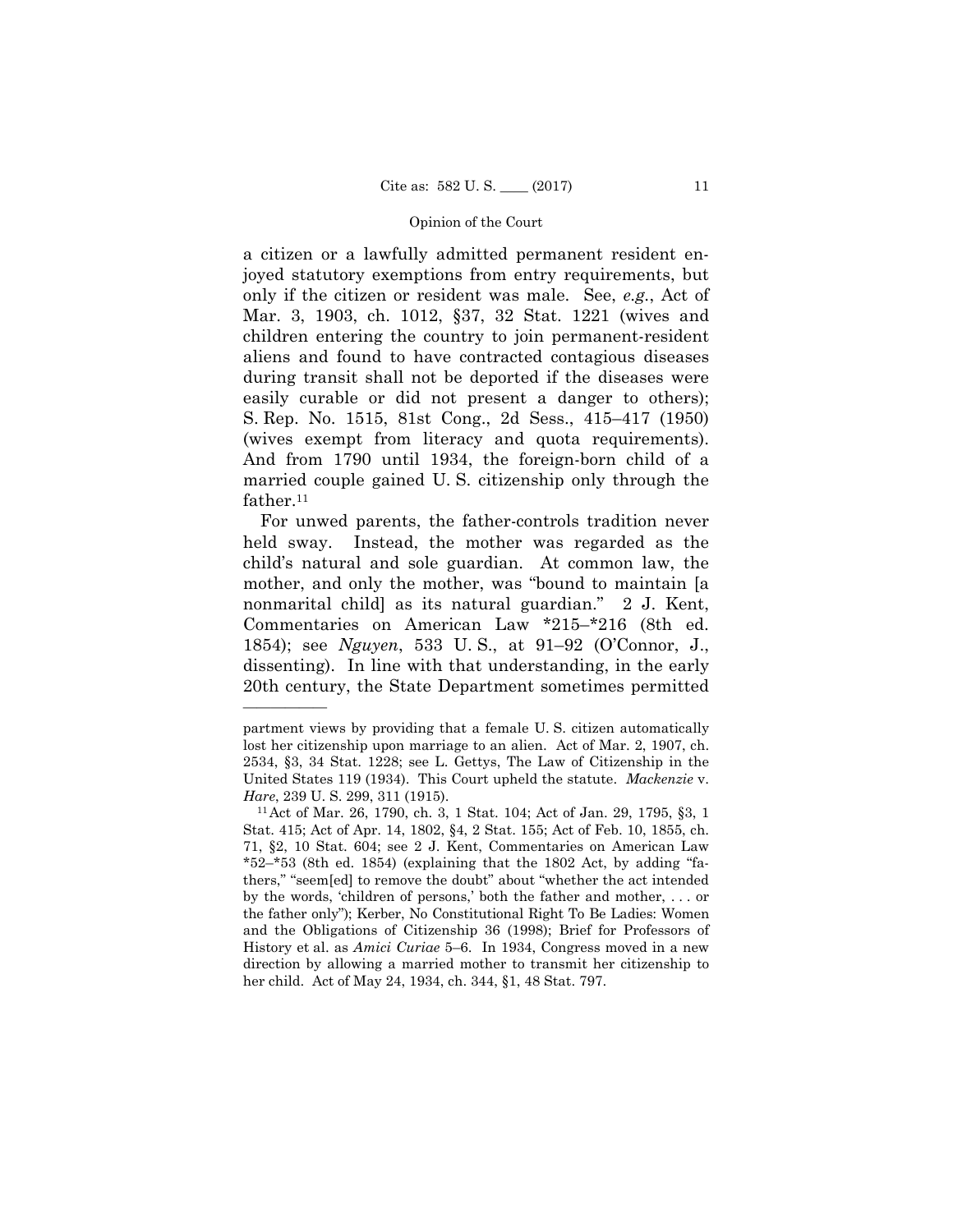unwed mothers to pass citizenship to their children, despite the absence of any statutory authority for the practice. See Hearings on H. R. 6127 before the House Committee on Immigration and Naturalization, 76th Cong., 1st Sess., 43, 431 (1940) (hereinafter 1940 Hearings); 39 Op. Atty. Gen. 397, 397–398 (1939); 39 Op. Atty. Gen. 290, 291 (1939). See also Collins, Illegitimate Borders: *Jus Sanguinis* Citizenship and the Legal Construction of Family, Race, and Nation, 123 Yale L. J. 2134, 2199–2205 (2014) (hereinafter Collins).

In the 1940 Act, Congress discarded the father-controls assumption concerning married parents, but codified the mother-as-sole-guardian perception regarding unmarried parents. The Roosevelt administration, which proposed §1409, explained: "[T]he mother [of a nonmarital child] stands in the place of the father  $\dots$  [,] has a right to the custody and control of such a child as against the putative father, and is bound to maintain it as its natural guardian." 1940 Hearings 431 (internal quotation marks omitted).

This unwed-mother-as-natural-guardian notion renders §1409's gender-based residency rules understandable. Fearing that a foreign-born child could turn out "more alien than American in character," the administration believed that a citizen parent with lengthy ties to the United States would counteract the influence of the alien parent. *Id.*, at 426–427. Concern about the attachment of foreign-born children to the United States explains the treatment of unwed citizen fathers, who, according to the familiar stereotype, would care little about, and have scant contact with, their nonmarital children. For unwed citizen mothers, however, there was no need for a prolonged residency prophylactic: The alien father, who might transmit foreign ways, was presumptively out of the picture. See *id.*, at 431; Collins 2203 (in "nearly uniform view" of U. S. officials, "almost invariably," the mother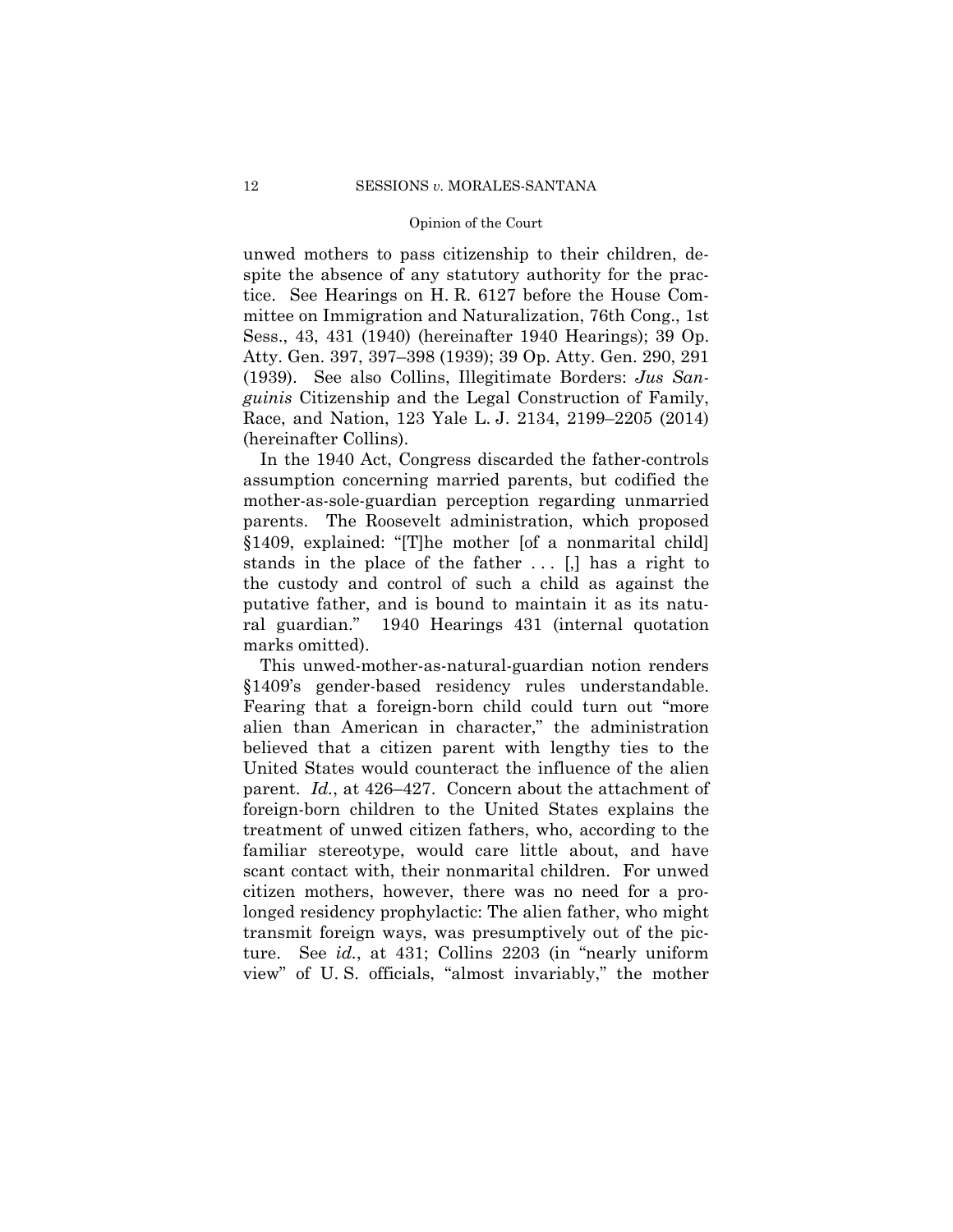alone "concern[ed] herself with [a nonmarital] child" (internal quotation marks omitted)).

## 2

For close to a half century, as earlier observed, see *supra*, at 7–8, this Court has viewed with suspicion laws that rely on "overbroad generalizations about the different talents, capacities, or preferences of males and females." *Virginia*, 518 U. S., at 533; see *Wiesenfeld*, 420 U. S., at 643, 648. In particular, we have recognized that if a "statutory objective is to exclude or 'protect' members of one gender" in reliance on "fixed notions concerning [that gender's] roles and abilities," the "objective itself is illegitimate." *Mississippi Univ. for Women*, 458 U. S., at 725.

 $380, 382, 394$  (1979).<sup>12</sup> Overbroad generalizations of that In accord with this eventual understanding, the Court has held that no "important [governmental] interest" is served by laws grounded, as §1409(a) and (c) are, in the obsolescing view that "unwed fathers [are] invariably less qualified and entitled than mothers" to take responsibility for nonmarital children. *Caban* v. *Mohammed*, 441 U. S. order, the Court has come to comprehend, have a constraining impact, descriptive though they may be of the

<sup>12</sup>*Lehr* v. *Robertson*, 463 U. S. 248 (1983), on which the Court relied in *Tuan Anh Nguyen* v. *INS*, 533 U. S. 53, 62–64 (2001), recognized that laws treating fathers and mothers differently "may not constitutionally be applied . . . where the mother and father are in fact similarly situated with regard to their relationship with the child," *Lehr*, 463 U. S., at 267. The "similarly situated" condition was not satisfied in *Lehr*, however, for the father in that case had "never established any custodial, personal, or financial relationship" with the child. *Ibid.* 

Here, there is no dispute that José Morales formally accepted parental responsibility for his son during Morales-Santana's childhood. See *supra*, at 5. If subject to the same physical-presence requirements that applied to unwed U. S.-citizen mothers, José would have been recognized as Morales-Santana's father "as of the date of birth." §1409(a); see §1409(c) ("at birth").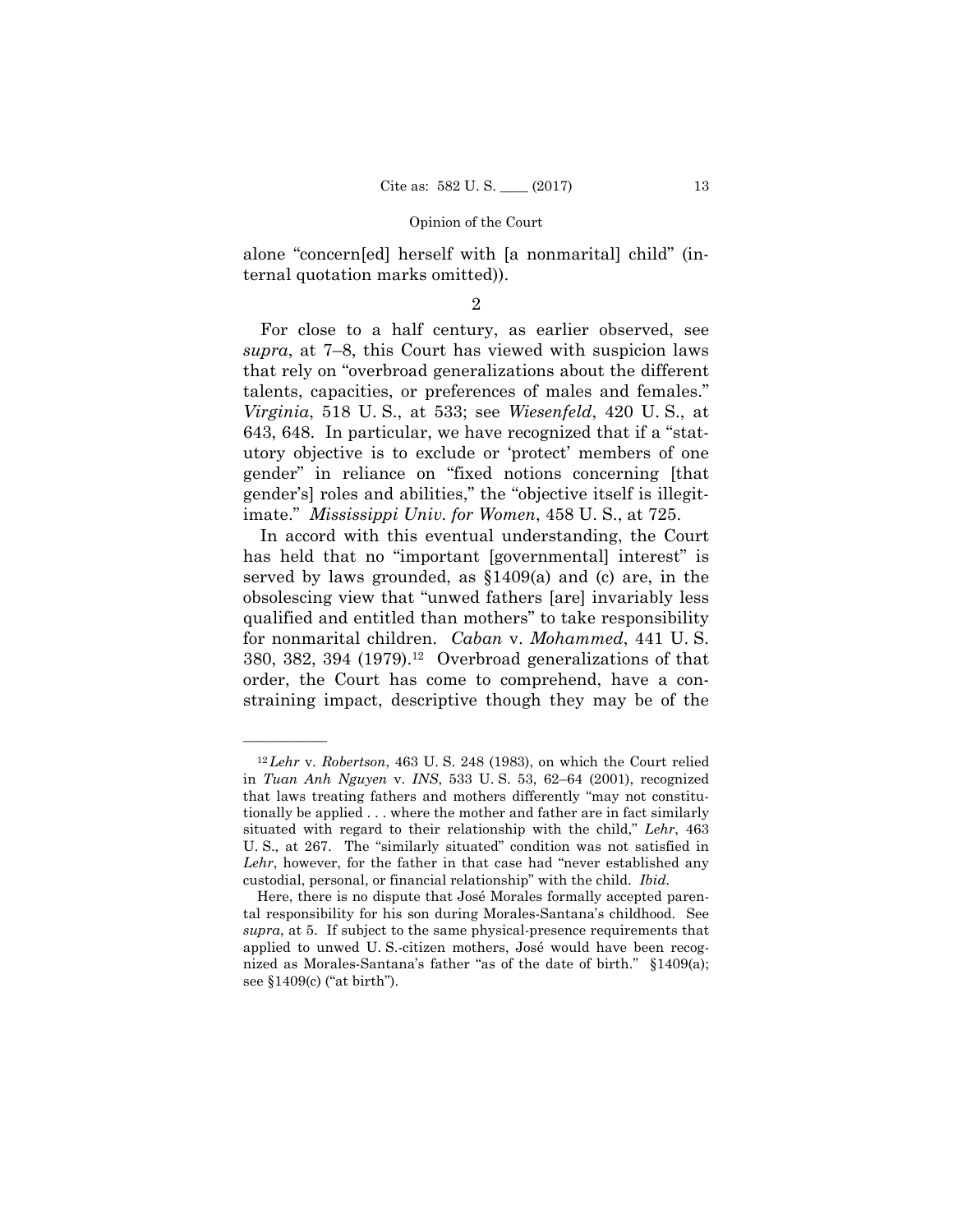way many people still order their lives.<sup>13</sup> Laws according or denying benefits in reliance on "[s]tereotypes about women's domestic roles," the Court has observed, may "creat[e] a self-fulfilling cycle of discrimination that force[s] women to continue to assume the role of primary family caregiver." *Nevada Dept. of Human Resources* v. *Hibbs*, 538 U. S. 721, 736 (2003). Correspondingly, such laws may disserve men who exercise responsibility for raising their children. See *ibid.* In light of the equal protection jurisprudence this Court has developed since 1971, see *Virginia*, 518 U. S., at 531–534, §1409(a) and (c)'s discrete duration-of-residence requirements for unwed mothers and fathers who have accepted parental responsibility is stunningly anachronistic.

B

In urging this Court nevertheless to reject Morales-Santana's equal protection plea, the Government cites three decisions of this Court: *Fiallo* v. *Bell*, 430 U. S. 787 (1977); *Miller* v. *Albright*, 523 U. S. 420; and *Nguyen* v. *INS*, 533 U.S. 53. None controls this case.

The 1952 Act provision at issue in *Fiallo* gave special immigration preferences to alien children of citizen (or

<sup>&</sup>lt;sup>13</sup> Even if stereotypes frozen into legislation have "statistical (1994); see, *e.g.*, *Craig* v. *Boren*, 429 U. S. 190, 198–199 (1976); support," our decisions reject measures that classify unnecessarily and overbroadly by gender when more accurate and impartial lines can be drawn. *J. E. B.* v. *Alabama ex rel. T. B.*, 511 U. S. 127, 139, n. 11 *Weinberger* v. *Wiesenfeld*, 420 U. S. 636, 645 (1975). In fact, unwed fathers assume responsibility for their children in numbers already large and notably increasing. See Brief for Population and Family Scholars as *Amici Curiae* 3, 5–13 (documenting that nonmarital fathers "are [often] in a parental role at the time of their child's birth," and "most . . . formally acknowledge their paternity either at the hospital or in the birthing center just after the child is born"); Brief for American Civil Liberties Union et al. as *Amici Curiae* 22 (observing, *inter alia*, that "[i]n 2015, fathers made up 16 percent of single parents with minor children in the United States").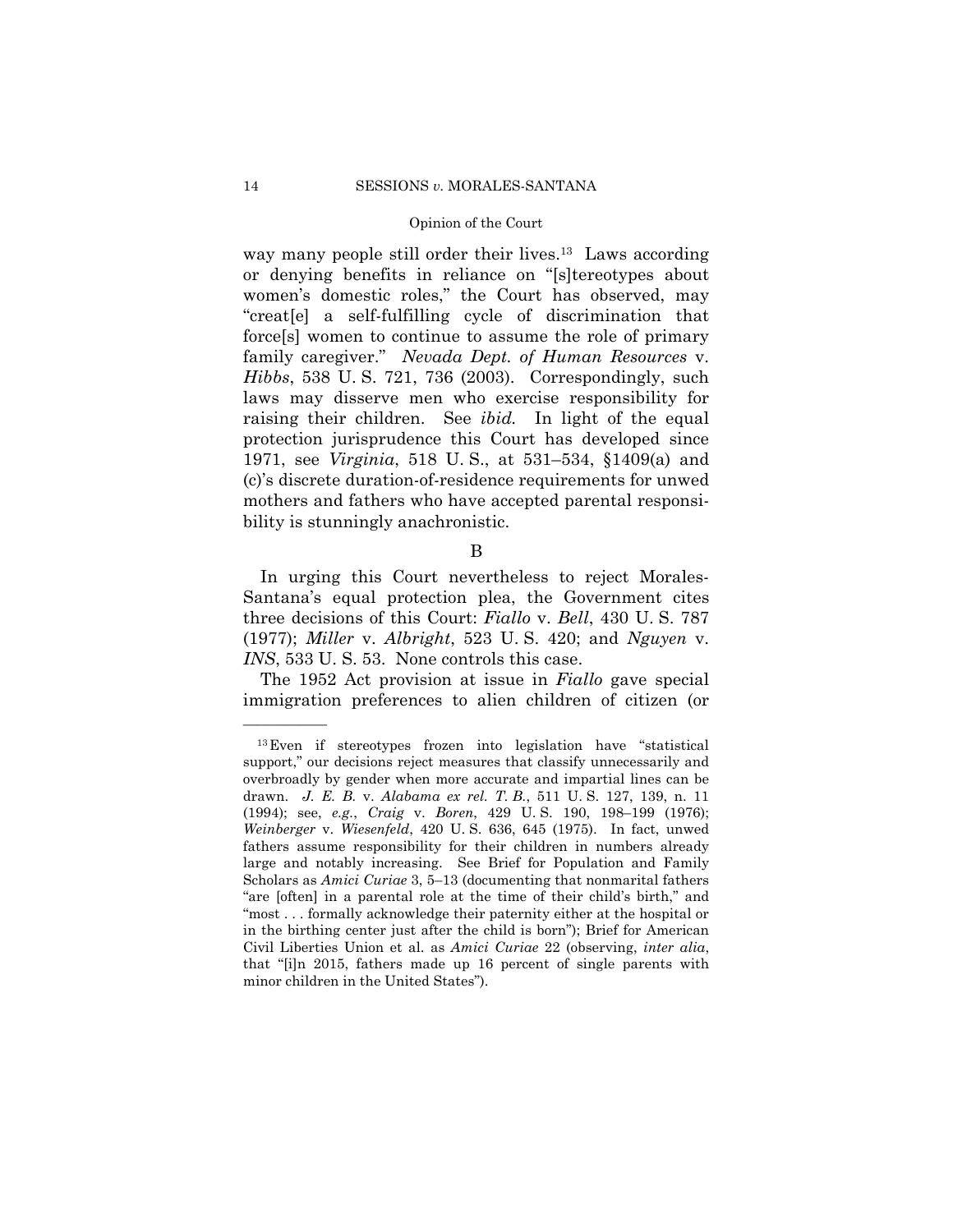to admit or exclude aliens. *Id.*, at 792, 794.14 This case, lawful-permanent-resident) mothers, and to alien unwed mothers of citizen (or lawful-permanent-resident) children. 430 U. S., at 788–789, and n. 1. Unwed fathers and their children, asserting their right to equal protection, sought the same preferences. *Id.*, at 791. Applying minimal scrutiny (rational-basis review), the Court upheld the provision, relying on Congress' "exceptionally broad power" however, involves no entry preference for aliens. Morales-Santana claims he is, and since birth has been, a U. S. citizen. Examining a claim of that order, the Court has not disclaimed, as it did in *Fiallo*, the application of an exacting standard of review. See *Nguyen*, 533 U. S., at 60–61, 70; *Miller*, 523 U. S., at 434–435, n. 11 (opinion of Stevens, J.).

 §1409(a)(4) (2012 ed.).15 After *Miller* produced no opinion The provision challenged in *Miller* and *Nguyen* as violative of equal protection requires unwed U. S.-citizen fathers, but not mothers, to formally acknowledge parenthood of their foreign-born children in order to transmit their U. S. citizenship to those children. See

 (1982 ed., Supp. IV); *Miller* v. *Albright*, 523 U. S. 420, 429, n. 4 (1998) <sup>14</sup> In 1986, nine years after the decision in *Fiallo*, Congress amended the governing law. The definition of "child" that included offspring of natural mothers but not fathers was altered to include children born out of wedlock who established a bona fide parent-child relationship with their natural fathers. See Immigration Reform and Control Act of 1986, §315(a), 100 Stat. 3439, as amended, 8 U. S. C. §1101(b)(1)(D) (opinion of Stevens, J.).

 $15$  Section 1409(a), following amendments in 1986 and 1988, see §13, 100 Stat. 3657; §8(k), 102 Stat. 2618, now states:

<sup>&</sup>quot;The provisions of paragraphs (c), (d), (e), and (g) of section 1401 of this title, . . . shall apply as of the date of birth to a person born out of wedlock if—

<sup>&</sup>quot;(1) a blood relationship between the person and the father is established by clear and convincing evidence,

<sup>&</sup>quot;(2) the father had the nationality of the United States at the time of the person's birth,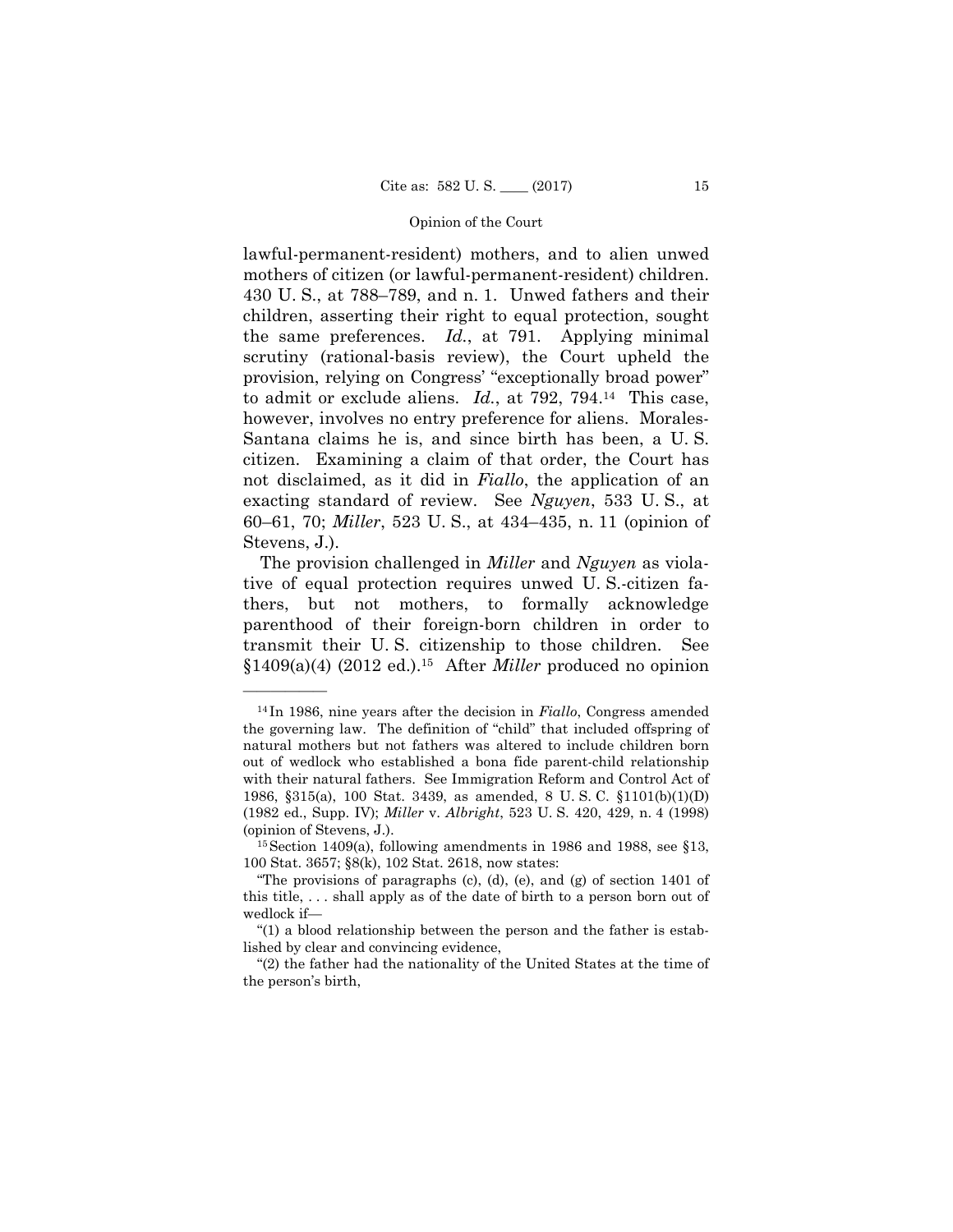for the Court, see 523 U. S., at 423, we took up the issue anew in *Nguyen*. There, the Court held that imposing a paternal-acknowledgment requirement on fathers was a justifiable, easily met means of ensuring the existence of a biological parent-child relationship, which the mother establishes by giving birth. See 533 U. S., at 62–63. Morales-Santana's challenge does not renew the contest over §1409's paternal-acknowledgment requirement (whether the current version or that in effect in 1970), and the Government does not dispute that Morales-Santana's father, by marrying Morales-Santana's mother, satisfied that requirement.

Unlike the paternal-acknowledgment requirement at issue in *Nguyen* and *Miller*, the physical-presence requirements now before us relate solely to the duration of the parent's prebirth residency in the United States, not to the parent's filial tie to the child. As the Court of Appeals observed in this case, a man needs no more time in the United States than a woman "in order to have assimilated citizenship-related values to transmit to [his] child." 804 F. 3d, at 531. And unlike *Nguyen*'s parentalacknowledgment requirement, §1409(a)'s age-calibrated physical-presence requirements cannot fairly be described as "minimal." 533 U. S., at 70.

## C

Notwithstanding §1409(a) and (c)'s provenance in tradi

<sup>&</sup>quot;(3) the father (unless deceased) has agreed in writing to provide financial support for the person until the person reaches the age of 18 years, and

<sup>&</sup>quot;(4) while the person is under the age of 18 years—

<sup>&</sup>quot;(A) the person is legitimated under the law of the person's residence or domicile,

<sup>&</sup>quot;(B) the father acknowledges paternity of the person in writing under oath, or

<sup>&</sup>quot;(C) the paternity of the person is established by adjudication of a competent court."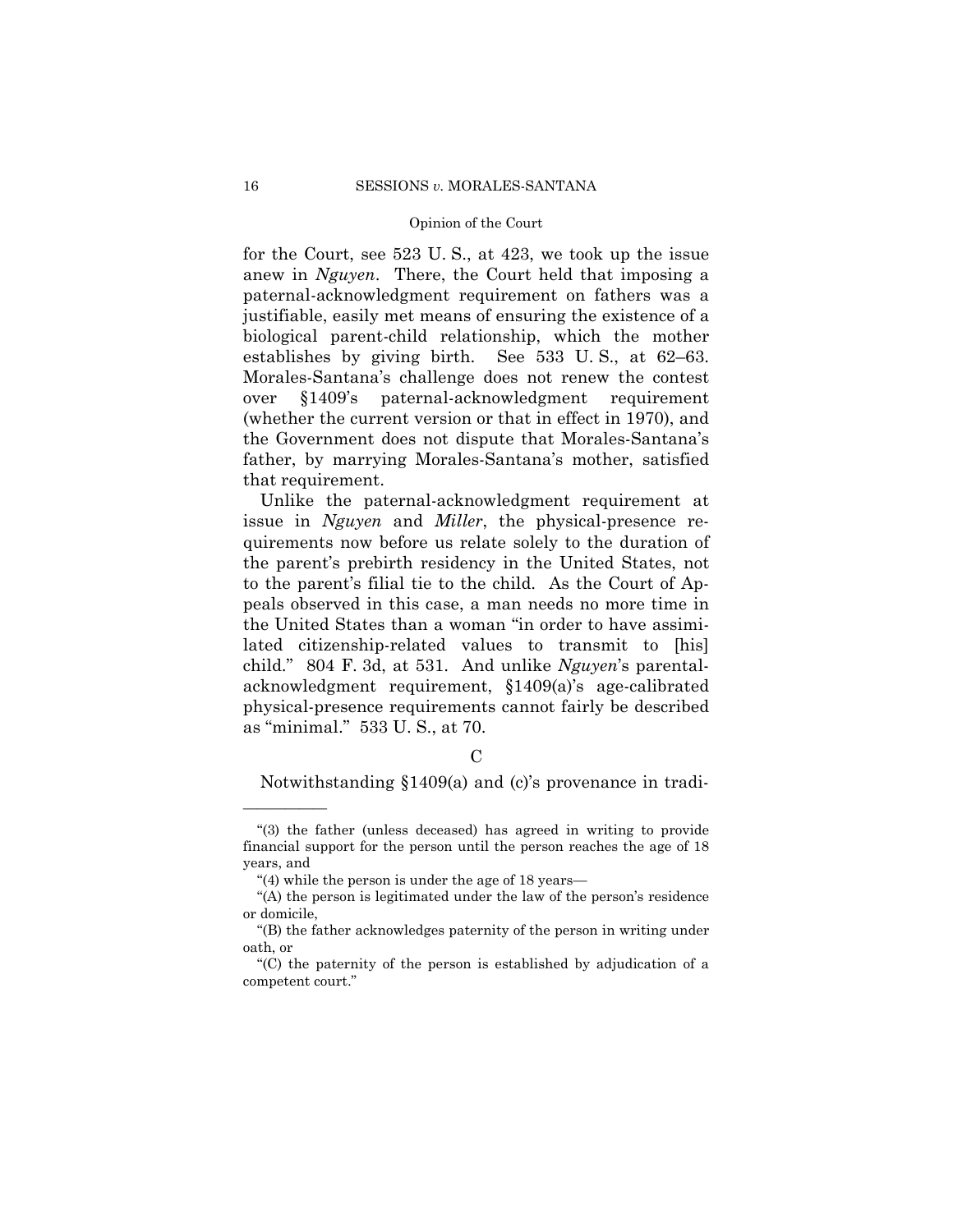tional notions of the way women and men are, the Government maintains that the statute serves two important objectives: (1) ensuring a connection between the child to become a citizen and the United States and (2) preventing "statelessness," *i.e.*, a child's possession of no citizenship at all. Even indulging the assumption that Congress intended §1409 to serve these interests, but see *supra*, at 9–13, neither rationale survives heightened scrutiny.

1

We take up first the Government's assertion that §1409(a) and (c)'s gender-based differential ensures that a child born abroad has a connection to the United States of sufficient strength to warrant conferral of citizenship at birth. The Government does not contend, nor could it, that unmarried men take more time to absorb U. S. values than unmarried women do. See *supra*, at 16. Instead, it presents a novel argument, one it did not advance in  $Flores-Villar.$ <sup>16</sup>

 signed the statute to bracket an unwed U. S.-citizen mother An unwed mother, the Government urges, is the child's only "legally recognized" parent at the time of childbirth. Brief for Petitioner 9–10, 28–32.17 An unwed citizen father enters the scene later, as a second parent. A longer physical connection to the United States is warranted for the unwed father, the Government maintains, because of the "competing national influence" of the alien mother. Id., at 9–10. Congress, the Government suggests, dewith a married couple in which both parents are U. S.

<sup>16</sup> In *Flores-Villar*, the Government asserted only the risk-ofstatelessness rationale, which it repeats here. See Brief for United States, O. T. 2010, No. 09–5801, at 22–39; *infra*, at 19–23. 17But see §1409(a) (unmarried U. S.-citizen father who satisfies the

physical-presence requirements and, after his child is born, accepts parental responsibility transmits his citizenship to the child "as of the date of birth").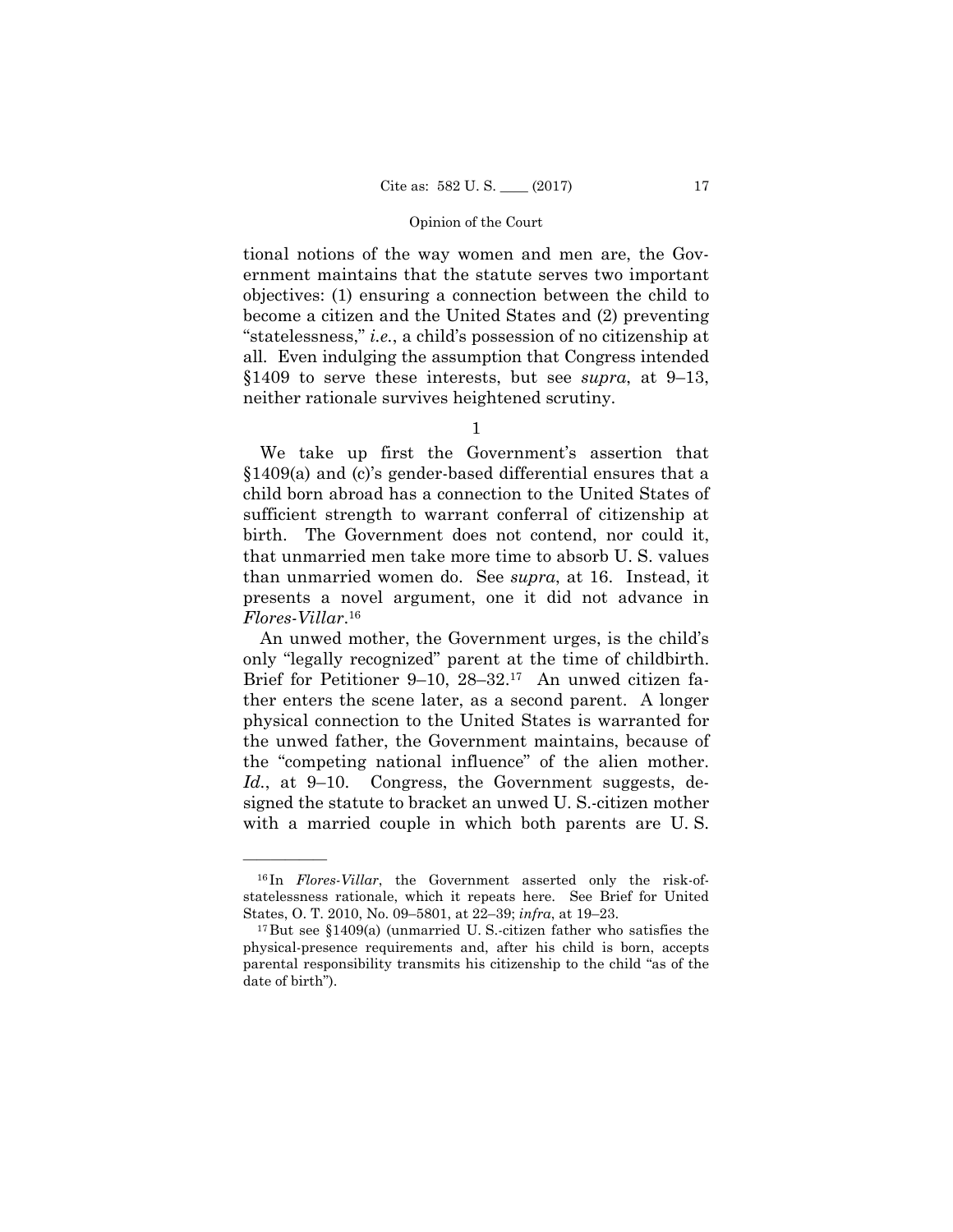citizens,18 and to align an unwed U. S.-citizen father with a married couple, one spouse a citizen, the other, an alien.

Underlying this apparent design is the assumption that the alien father of a nonmarital child born abroad to a U. S.-citizen mother will not accept parental responsibility. For an actual affiliation between alien father and nonmarital child would create the "competing national influence" that, according to the Government, justifies imposing on unwed U. S.-citizen fathers, but not unwed U. S.-citizen mothers, lengthy physical-presence requirements. Hardly gender neutral, see *id.*, at 9, that assumption conforms to the long-held view that unwed fathers care little about, indeed are strangers to, their children. See *supra*, at 9–13. Lump characterization of that kind, however, no longer passes equal protection inspection. See *supra*, at 13–14, and n. 13.

 Accepting, *arguendo*, that Congress intended the diverse physical-presence prescriptions to serve an interest in ensuring a connection between the foreign-born nonmarital child and the United States, the gender-based means scarcely serve the posited end. The scheme permits the transmission of citizenship to children who have no tie to the United States so long as their mother was a U. S. citizen continuously present in the United States for one year at any point in her life *prior* to the child's birth. The transmission holds even if the mother marries the child's alien father immediately after the child's birth and never returns with the child to the United States. At the same time, the legislation precludes citizenship transmission by a U. S.-citizen father who falls a few days short of meeting §1401(a)(7)'s longer physical-presence requirements, even

<sup>18</sup>When a child is born abroad to married parents, both U. S. citizens, the child ranks as a U. S. citizen at birth if either parent "has had a residence in the United States or one of its outlying possessions, prior to the birth of [the child]." §1401(a)(3) (1958 ed.); §1401(c) (2012 ed.) (same).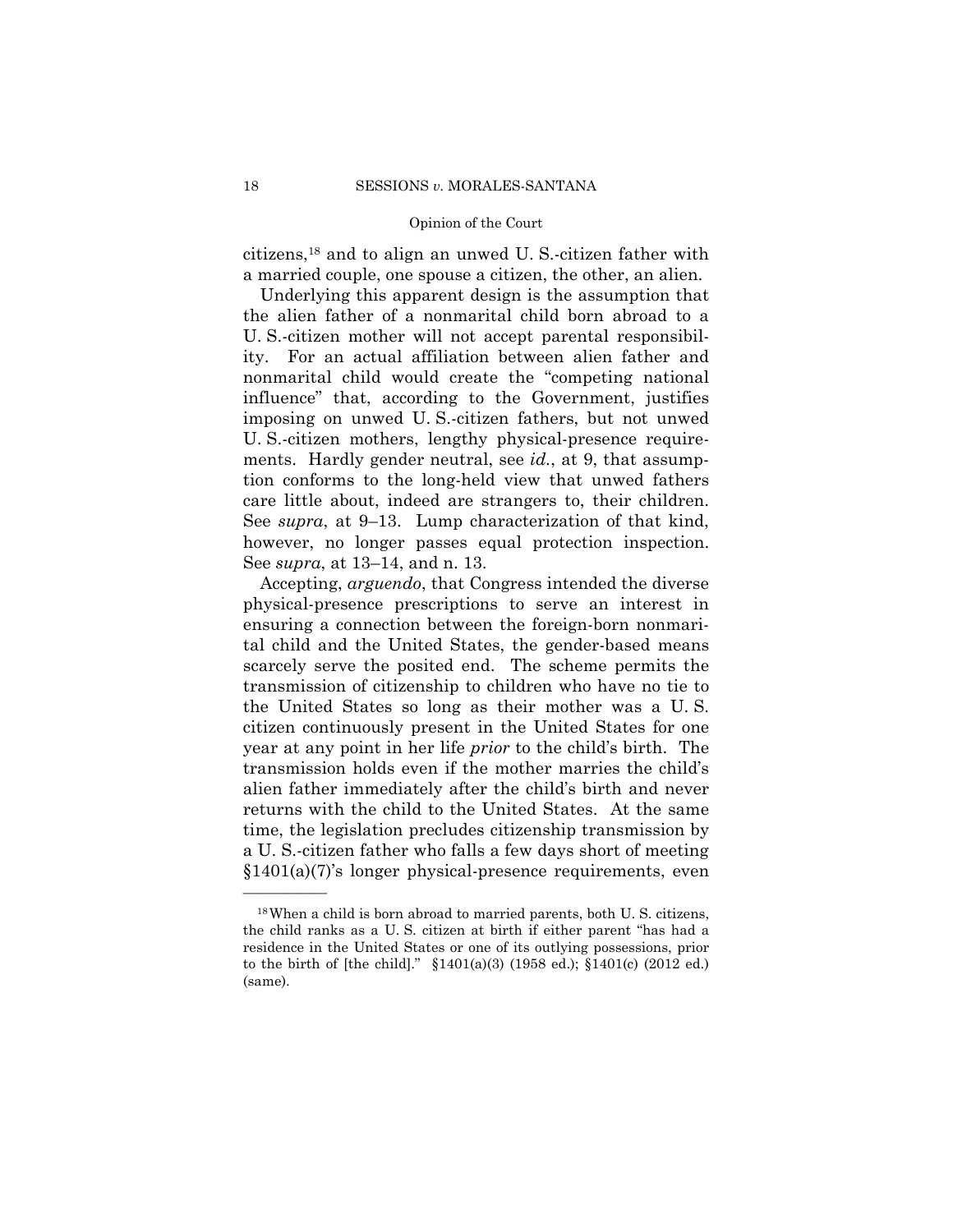if the father acknowledges paternity on the day of the child's birth and raises the child in the United States.19 One cannot see in this driven-by-gender scheme the close means-end fit required to survive heightened scrutiny. See, *e.g.*, *Wengler* v. *Druggists Mut. Ins. Co.*, 446 U. S. 142, 151–152 (1980) (holding unconstitutional state workers' compensation death-benefits statute presuming widows' but not widowers' dependence on their spouse's earnings); *Westcott*, 443 U. S., at 88–89.

2

The Government maintains that Congress established the gender-based residency differential in §1409(a) and (c) to reduce the risk that a foreign-born child of a U. S. citizen would be born stateless. Brief for Petitioner 33. This risk, according to the Government, was substantially greater for the foreign-born child of an unwed U. S.-citizen mother than it was for the foreign-born child of an unwed U. S.-citizen father. *Ibid.* But there is little reason to believe that a statelessness concern prompted the diverse physical-presence requirements. Nor has the Government shown that the risk of statelessness disproportionately endangered the children of unwed mothers.

As the Court of Appeals pointed out, with one excep

<sup>19</sup>Brief for Respondent 26, n. 9, presents this example: "Child A is born in Germany and raised there by his U. S.-citizen mother who spent only a year of her life in the United States during infancy; Child B is born in Germany and is legitimated and raised in Germany by a U. S.-citizen father who spent his entire life in the United States before leaving for Germany one week before his nineteenth birthday. Notwithstanding the fact that Child A's 'legal relationship' with his U. S. citizen mother may have been established 'at the moment of birth,' and Child B's 'legal relationship' with his U. S.-citizen father may have been established a few hours later, Child B is more likely than Child A to learn English and assimilate U. S. values. Nevertheless, under the discriminatory scheme, only Child A obtains U. S. citizenship at birth." For another telling example, see Brief for Equality Now et al. as *Amici Curiae* 19–20.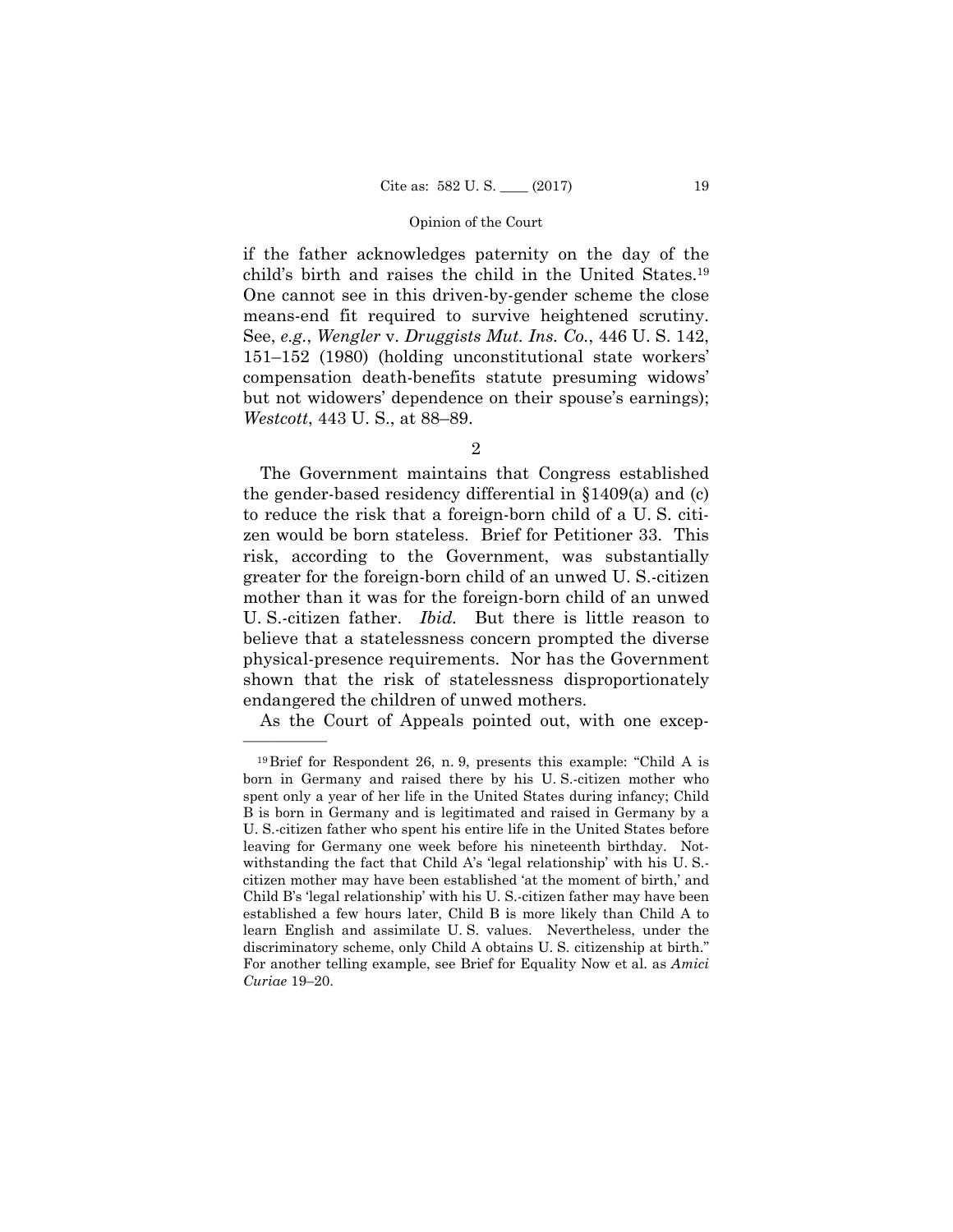tion,20 nothing in the congressional hearings and reports on the 1940 and 1952 Acts "refer[s] to the problem of statelessness for children born abroad." 804 F. 3d, at 532– 533. See Collins 2205, n. 283 (author examined "many hundreds of pre-1940 administrative memos ... defend[ing] or explain[ing] recognition of the nonmarital foreign-born children of American mothers as citizens"; of the hundreds, "exactly one memo by a U. S. official . . . mentions the risk of statelessness for the foreign-born nonmarital children of American mothers as a concern"). Reducing the incidence of statelessness was the express goal of *other* sections of the 1940 Act. See 1940 Hearings 430 ("stateless[ness]" is "object" of section on foundlings). The justification for §1409's gender-based dichotomy, however, was not the child's plight, it was the mother's role as the "natural guardian" of a nonmarital child. See *supra*, at 9–13; Collins 2205 ("[T]he pronounced gender asymmetry of the Nationality Act's treatment of nonmarital foreign-born children of American mothers and fathers was shaped by contemporary maternalist norms regarding the mother's relationship with her nonmarital child—and

 20A Senate Report dated January 29, 1952, is the sole exception. That Report relates that a particular problem of statelessness accounts for the 1952 Act's elimination of a 1940 Act provision the State Department had read to condition a citizen mother's ability to transmit nationality to her child on the father's failure to legitimate the child prior to the child's 18th birthday. See 1940 Act, §205, 54 Stat. 1140 ("*In the absence of . . . legitimation or adjudication* [during the child's minority], . . . the child" born abroad to an unmarried citizen mother "shall be held to have acquired at birth [the mother's] nationality status." (emphasis added)). The 1952 Act eliminated this provision, allowing the mother to transmit citizenship independent of the father's actions. S. Rep. No. 1137, 82d Cong., 2d Sess., 39 (1952) ("This provision establish[es] the child's nationality as that of the [citizen] mother *regardless of legitimation or establishment of paternity* . . . ." (emphasis added)). This sole reference to a statelessness problem does not touch or concern the different physical-presence requirements carried over from the 1940 Act into the 1952 Act.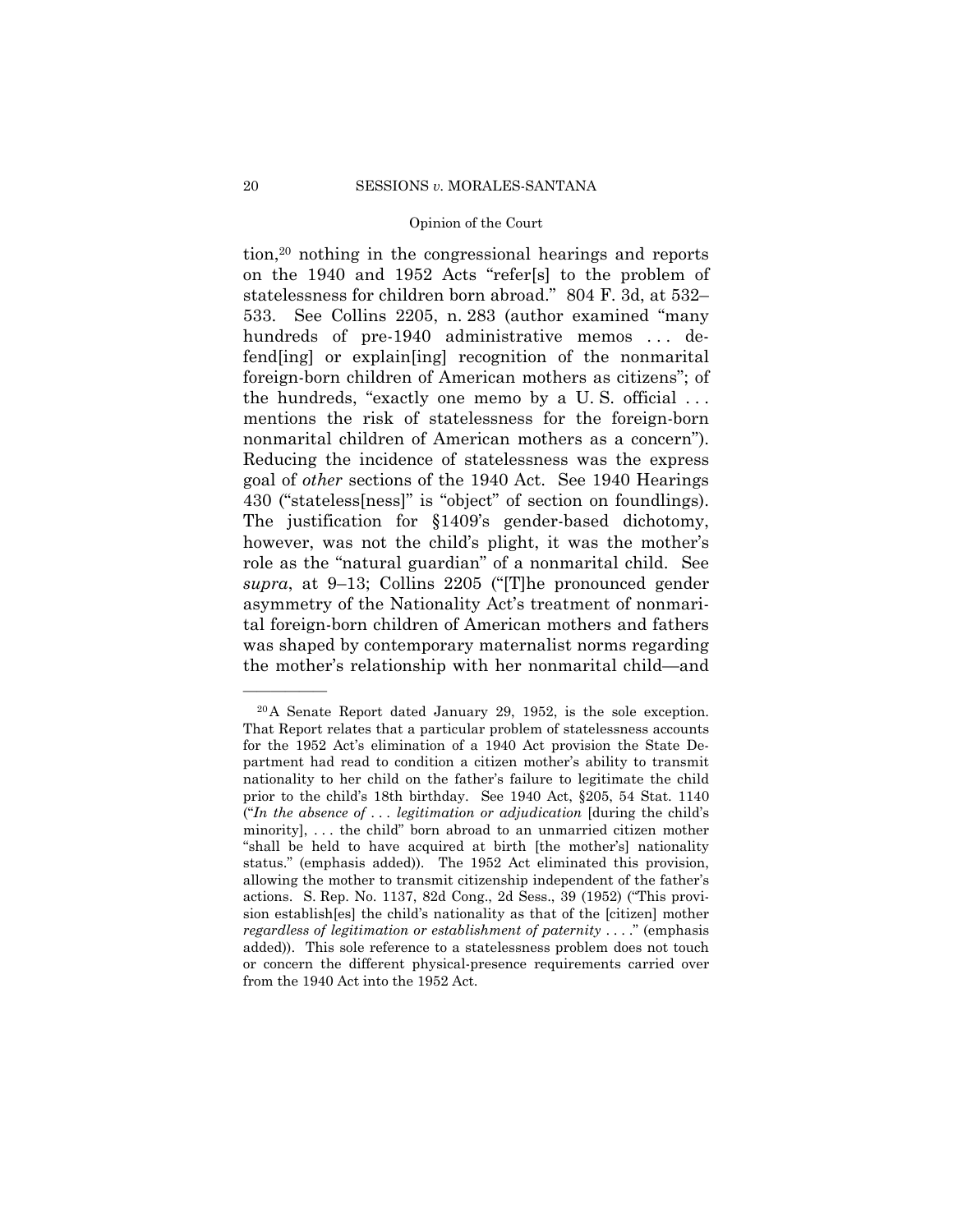the father's lack of such a relationship."). It will not do to "hypothesiz[e] or inven[t]" governmental purposes for gender classifications "*post hoc* in response to litigation." *Virginia*, 518 U. S., at 533, 535–536.

Infecting the Government's risk-of-statelessness argument is an assumption without foundation. "[F]oreign laws that would put the child of the U. S.-citizen mother at risk of statelessness (by not providing for the child to acquire the father's citizenship at birth)," the Government asserts, "would *protect* the child of the U. S.-citizen father against statelessness by providing that the child would take his mother's citizenship." Brief for Petitioner 35. The Government, however, neglected to expose this supposed "protection" to a reality check. Had it done so, it would have recognized the formidable impediments placed by foreign laws on an unwed mother's transmission of citizenship to her child. See Brief for Scholars on Statelessness as *Amici Curiae* 13–22, A1–A15.

 nonmarital children born within the mother's country. nationality of nonmarital children uncertain. *Id.*, at 21–22; Experts who have studied the issue report that, at the time relevant here, in "at least thirty countries," citizen mothers generally could not transmit their citizenship to *Id.*, at 14; see *id.*, at 14–17. "[A]s many as forty-five countries," they further report, "did not permit their female citizens to assign nationality to a nonmarital child born outside the subject country with a foreign father." *Id.*, at 18; see *id.*, at 18–21. In still other countries, they also observed, there was no legislation in point, leaving the see Sandifer, A Comparative Study of Laws Relating to Nationality at Birth and to Loss of Nationality, 29 Am. J. Int'l L. 248, 256, 258 (1935) (of 79 nations studied, about half made no specific provision for the nationality of nonmarital children). Taking account of the foreign laws actually in force, these experts concluded, "the risk of parenting stateless children abroad was, as of [1940 and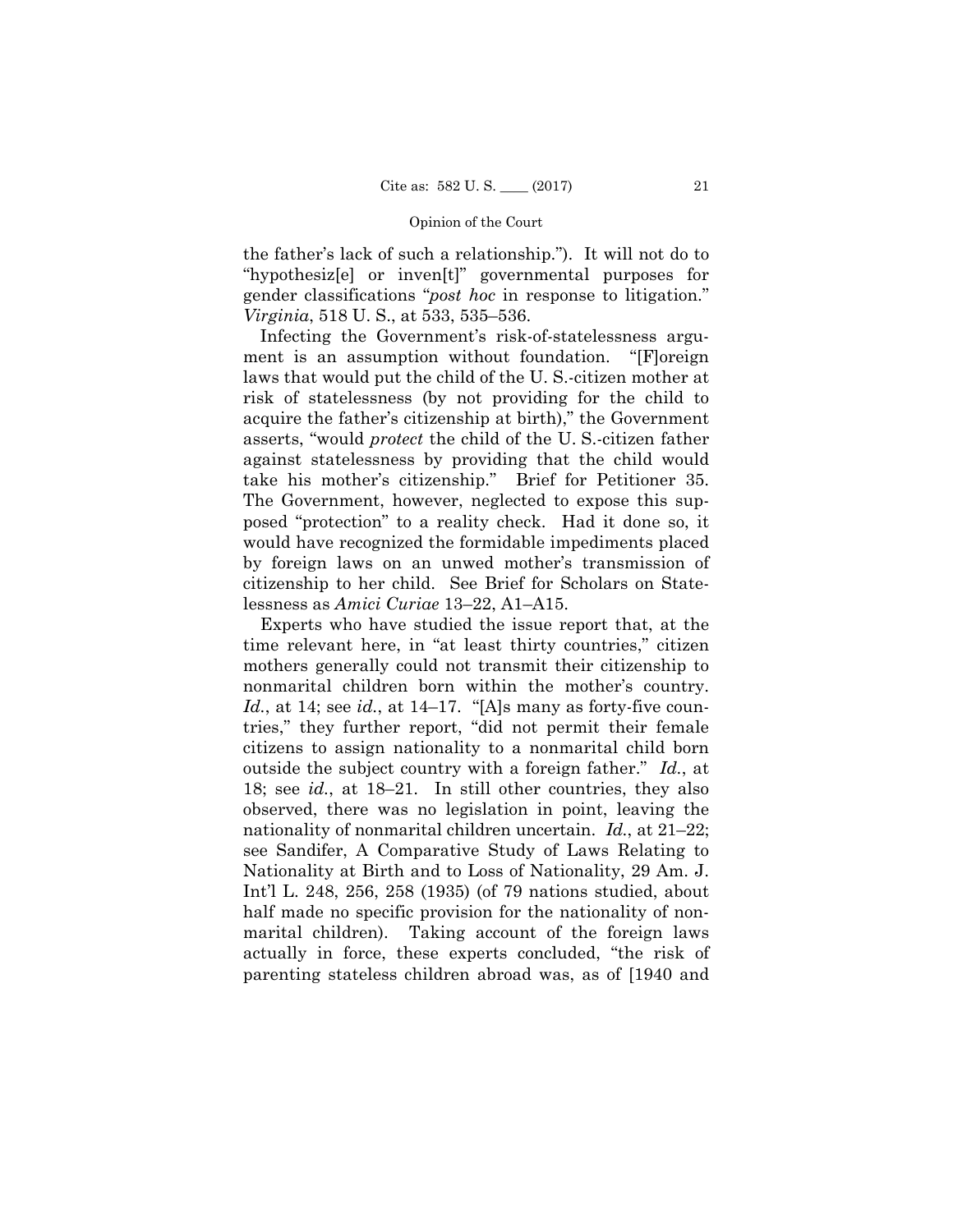1952], and remains today, substantial for unmarried U. S. fathers, a risk perhaps greater than that for unmarried U. S. mothers." Brief for Scholars on Statelessness as *Amici Curiae* 9–10; see *id.*, at 38–39. One can hardly characterize as gender neutral a scheme allegedly attending to the risk of statelessness for children of unwed U. S. citizen mothers while ignoring the same risk for children of unwed U. S.-citizen fathers.

 wp-content / uploads / Campaign-Update-April-2016.pdf; In 2014, the United Nations High Commissioner for Refugees (UNHCR) undertook a ten-year project to eliminate statelessness by 2024. See generally UNHCR, Ending Statelessness Within 10 Years, online at http:// www.unhcr.org/en-us/protection/statelessness/546217229/ special-report-ending-statelessness-10-years.html (all Internet materials as last visited June 9, 2017). Cognizant that discrimination against either mothers or fathers in citizenship and nationality laws is a major cause of statelessness, the Commissioner has made a key component of its project the elimination of gender discrimination in such laws. UNHCR, The Campaign To End Statelessness: April 2016 Update 1 (referring to speech of UNHCR "highlight[ing] the issue of gender discrimination in the nationality laws of 27 countries—a major cause of statelessness globally"), online at http://www.unhcr.org/ibelong/ UNHCR, Background Note on Gender Equality, Nationality Laws and Statelessness 2016, p. 1 ("Ensuring gender equality in nationality laws can mitigate the risks of statelessness."), online at http://www.refworld.org/docid/ 56de83ca4.html. In this light, we cannot countenance risk of statelessness as a reason to uphold, rather than strike out, differential treatment of unmarried women and men with regard to transmission of citizenship to their children.

In sum, the Government has advanced no "exceedingly persuasive" justification for §1409(a) and (c)'s gender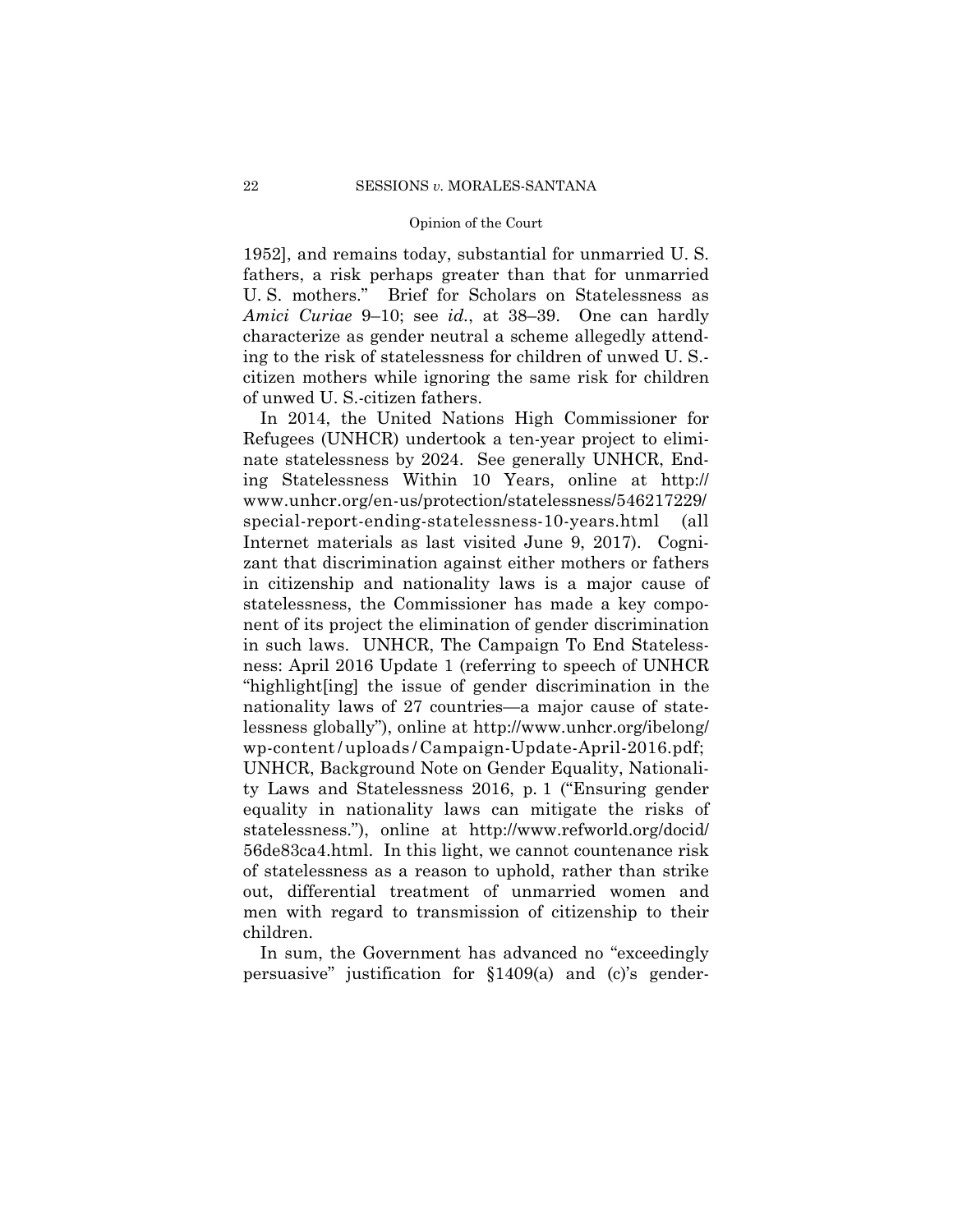specific residency and age criteria. Those disparate criteria, we hold, cannot withstand inspection under a Constitution that requires the Government to respect the equal dignity and stature of its male and female citizens.<sup>21</sup>

## IV

While the equal protection infirmity in retaining a longer physical-presence requirement for unwed fathers than for unwed mothers is clear, this Court is not equipped to grant the relief Morales-Santana seeks, *i.e.*, extending to his father (and, derivatively, to him) the benefit of the one-year physical-presence term §1409(c) reserves for unwed mothers.

 ing *Welsh*, 398 U. S., at 361 (opinion of Harlan, J.)).22 There are "two remedial alternatives," our decisions instruct, *Westcott*, 443 U. S., at 89 (quoting *Welsh* v. *United States*, 398 U. S. 333, 361 (1970) (Harlan, J., concurring in result)), when a statute benefits one class (in this case, unwed mothers and their children), as §1409(c) does, and excludes another from the benefit (here, unwed fathers and their children). "[A] court may either declare [the statute] a nullity and order that its benefits not extend to the class that the legislature intended to benefit, or it may extend the coverage of the statute to include those who are aggrieved by exclusion." *Westcott*, 443 U. S., at 89 (quot-

 ruling as "unnecessary," *post*, at 1, given our remedial holding. But, "as 21 JUSTICE THOMAS, joined by JUSTICE ALITO, sees our equal protection we have repeatedly emphasized, discrimination itself . . . perpetuat[es] 'archaic and stereotypic notions'" incompatible with the equal treatment guaranteed by the Constitution. *Heckler* v. *Mathews*, 465 U. S. 728, 739 (1984) (quoting *Mississippi Univ. for Women* v. *Hogan*, 458 U. S. 718, 725 (1982)).

<sup>22</sup>After silently following the path Justice Harlan charted in *Welsh* v. *United States*, 398 U. S. 333 (1970), in several cases involving genderbased discrimination, see, *e.g.*, *Wiesenfeld*, 420 U. S., at 642, 653 (extending benefits); *Frontiero* v. *Richardson*, 411 U. S. 677, 690–691, and n. 25 (1973) (plurality opinion) (same), the Court unanimously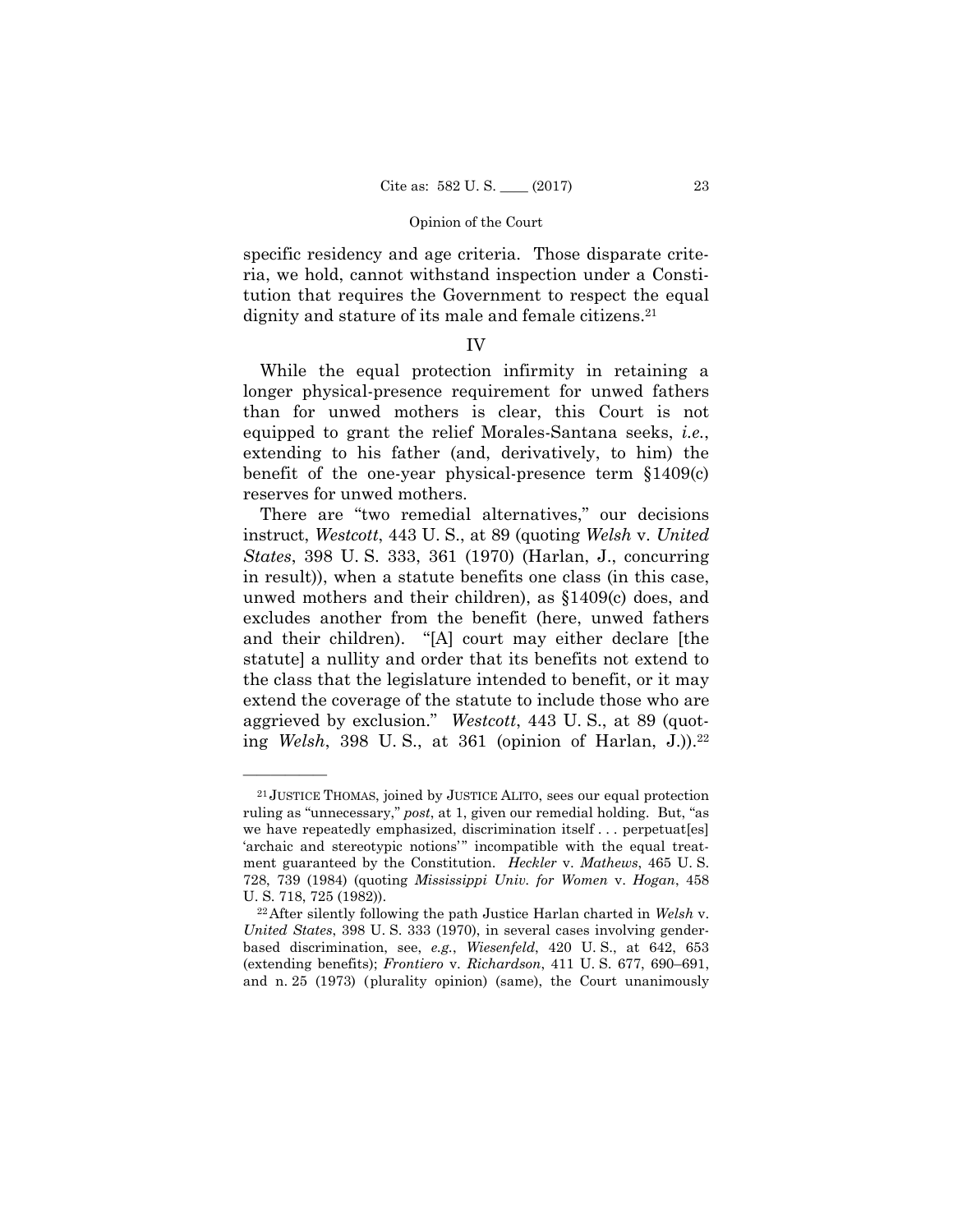"[W]hen the 'right invoked is that to equal treatment,' the appropriate remedy is a mandate of equal treatment, a result that can be accomplished by withdrawal of benefits from the favored class as well as by extension of benefits to the excluded class." *Heckler* v. *Mathews*, 465 U. S. 728, 740 (1984) (quoting *Iowa-Des Moines Nat. Bank* v. *Bennett*, 284 U. S. 239, 247 (1931); emphasis deleted). "How equality is accomplished . . . is a matter on which the Constitution is silent." *Levin* v. *Commerce Energy, Inc*., 560 U.S. 413, 426-427 (2010).<sup>23</sup>

The choice between these outcomes is governed by the legislature's intent, as revealed by the statute at hand. See *id.*, at 427 ("On finding unlawful discrimination, . . . courts may attempt, within the bounds of their institutional competence, to implement what the legislature would have willed had it been apprised of the constitutional infirmity."). See also *Ayotte* v. *Planned Parenthood of Northern New Eng.*, 546 U. S. 320, 330 (2006) ("the touchstone for any decision about remedy is legislative

adopted his formulation in *Califano* v. *Westcott*, 443 U. S. 76 (1979). See *id.*, at 89–90 (opinion for the Court); *id.*, at 94–95 (Powell, J., concurring in part and dissenting in part). The appropriate remedy, the *Westcott* majority held, was extension to unemployed mothers of federal family-aid unemployment benefits provided by statute only for families of unemployed fathers. *Id.*, at 90–93. In the dissent's view, nullification was the proper course. *Id.*, at 94–96.<br><sup>23</sup>Because the manner in which a State eliminates discrimination "is

an issue of state law," *Stanton* v. *Stanton*, 421 U. S. 7, 18 (1975), upon finding state statutes constitutionally infirm, we have generally remanded to permit state courts to choose between extension and invalidation. See *Levin* v. *Commerce Energy, Inc.*, 560 U. S. 413, 427 (2010). In doing so, we have been explicit in leaving open on remand the option of removal of a benefit, as opposed to extension. See, *e.g.*, *Orr* v. *Orr*, 440 U. S. 268, 283–284 (1979) (leaving to state courts remedy for unconstitutional imposition of alimony obligations on husbands but not wives); *Stanton*, 421 U. S., at 17–18 (how to eliminate unconstitutional age differential, for child-support purposes, between male and female children, is "an issue of state law to be resolved by the Utah courts").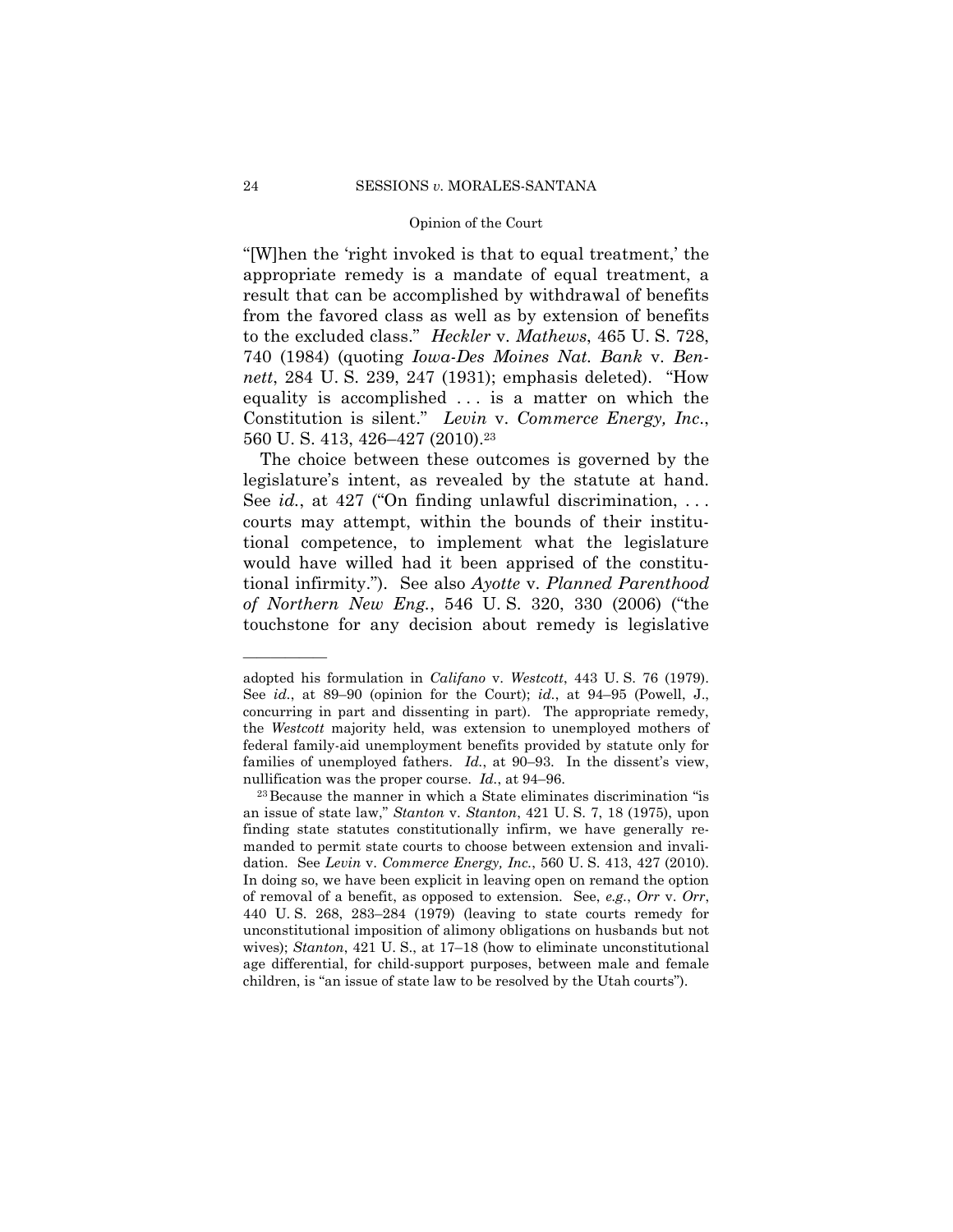## intent").24

——————

Ordinarily, we have reiterated, "extension, rather than nullification, is the proper course." *Westcott*, 443 U. S., at 89. Illustratively, in a series of cases involving federal financial assistance benefits, the Court struck discriminatory exceptions denying benefits to discrete groups, which meant benefits previously denied were extended. See, *e.g.*, *Goldfarb*, 430 U. S., at 202–204, 213–217 (plurality opinion) (survivors' benefits), aff 'g 396 F. Supp. 308, 309 (EDNY 1975) (*per curiam*); *Jimenez* v. *Weinberger*, 417 U. S. 628, 630–631, and n. 2, 637–638 (1974) (disability benefits); *Department of Agriculture* v. *Moreno*, 413 U. S. 528, 529–530, 538 (1973) (food stamps); *Frontiero*, 411 U. S., at 678–679, and n. 2, 691, and n. 25 (plurality opinion) (military spousal benefits). Here, however, the discriminatory exception consists of *favorable* treatment for a discrete group (a shorter physical-presence requirement for unwed U. S.-citizen mothers giving birth abroad). Following the same approach as in those benefits cases—

 $24$ We note, however, that a defendant convicted under a law classifying on an impermissible basis may assail his conviction without regard to the manner in which the legislature might subsequently cure the infirmity. In *Grayned* v. *City of Rockford*, 408 U. S. 104 (1972), for example, the defendant participated in a civil rights demonstration in front of a school. Convicted of violating a local "antipicketing" ordinance that exempted "peaceful picketing of any school involved in a labor dispute," he successfully challenged his conviction on equal protection grounds. *Id.*, at 107 (internal quotation marks omitted). It was irrelevant to the Court's decision whether the legislature likely would have cured the constitutional infirmity by excising the labordispute exemption. In fact, the legislature had done just that subsequent to the defendant's conviction. *Ibid.*, and n. 2. "Necessarily," the Court observed, "we must consider the facial constitutionality of the ordinance in effect when [the defendant] was arrested and convicted." *Id.*, at 107, n. 2. See also *Welsh*, 398 U. S., at 361–364 (Harlan, J., concurring in result) (reversal required even if, going forward, Congress would cure the unequal treatment by extending rather than invalidating the criminal proscription).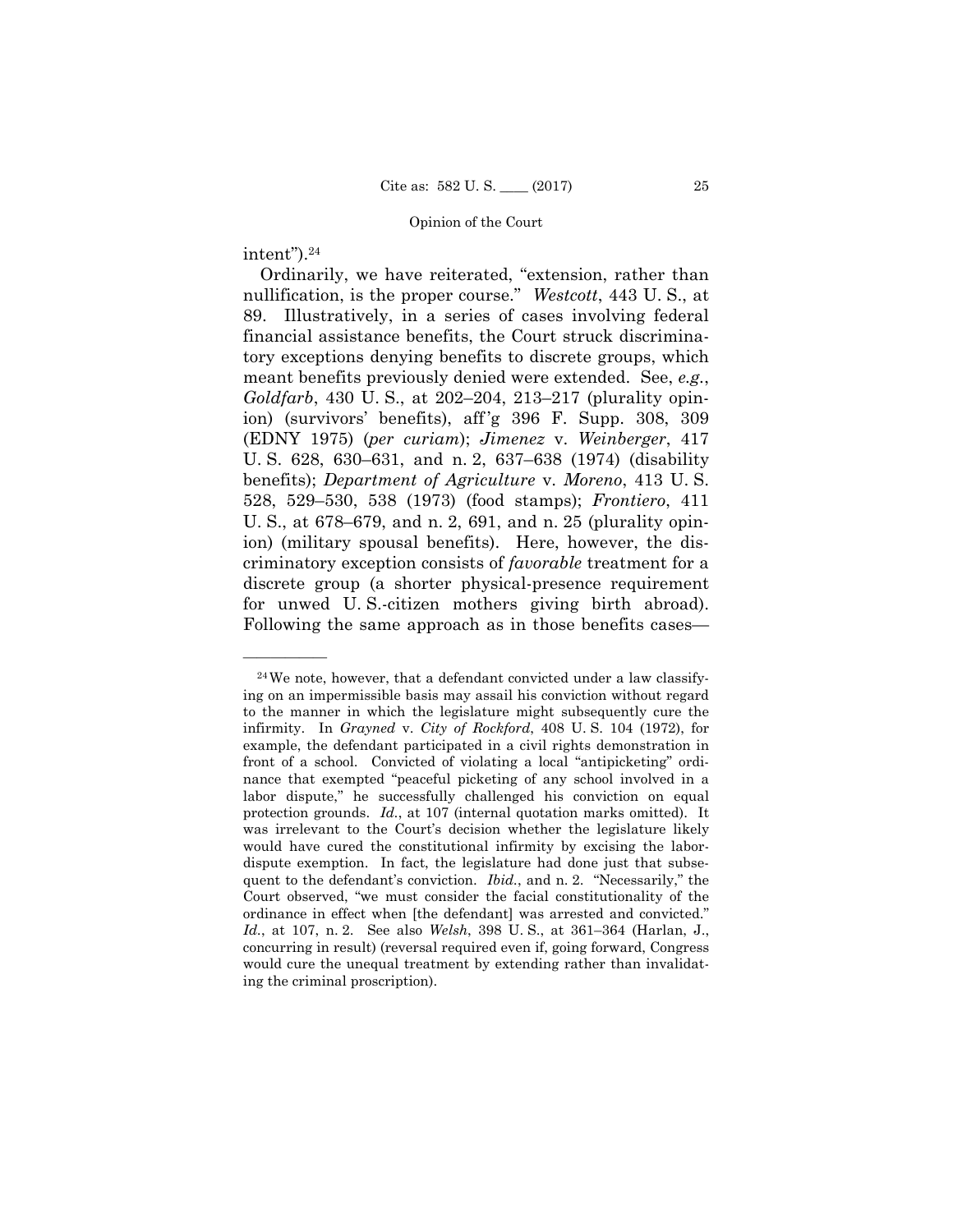striking the discriminatory exception—leads here to extending the general rule of longer physical-presence requirements to cover the previously favored group.

The Court has looked to Justice Harlan's concurring opinion in *Welsh* v. *United States*, 398 U. S., at 361–367, in considering whether the legislature would have struck an exception and applied the general rule equally to all, or instead, would have broadened the exception to cure the equal protection violation. In making this assessment, a court should "'measure the intensity of commitment to the residual policy'"—the main rule, not the exception—"'and consider the degree of potential disruption of the statutory scheme that would occur by extension as opposed to abrogation.'" *Heckler*, 465 U. S., at 739, n. 5 (quoting *Welsh*, 398 U. S.*,* at 365 (opinion of Harlan, J.)).

The residual policy here, the longer physical-presence requirement stated in  $\S$ §1401(a)(7) and 1409, evidences Congress' recognition of "the importance of residence in this country as the talisman of dedicated attachment." *Rogers* v. *Bellei*, 401 U. S. 815, 834 (1971); see *Weedin* v. *Chin Bow*, 274 U. S. 657, 665–666 (1927) (Congress "attached more importance to actual residence in the United States as indicating a basis for citizenship than it did to descent.... [T]he heritable blood of citizenship was thus associated unmistakeably with residence within the country which was thus recognized as essential to full citizenship." (internal quotation marks omitted)). And the potential for "disruption of the statutory scheme" is large. For if §1409(c)'s one-year dispensation were extended to unwed citizen fathers, would it not be irrational to retain the longer term when the U. S.-citizen parent is married? Disadvantageous treatment of marital children in comparison to nonmarital children is scarcely a purpose one can sensibly attribute to Congress.25

<sup>25</sup>Distinctions based on parents' marital status, we have said, are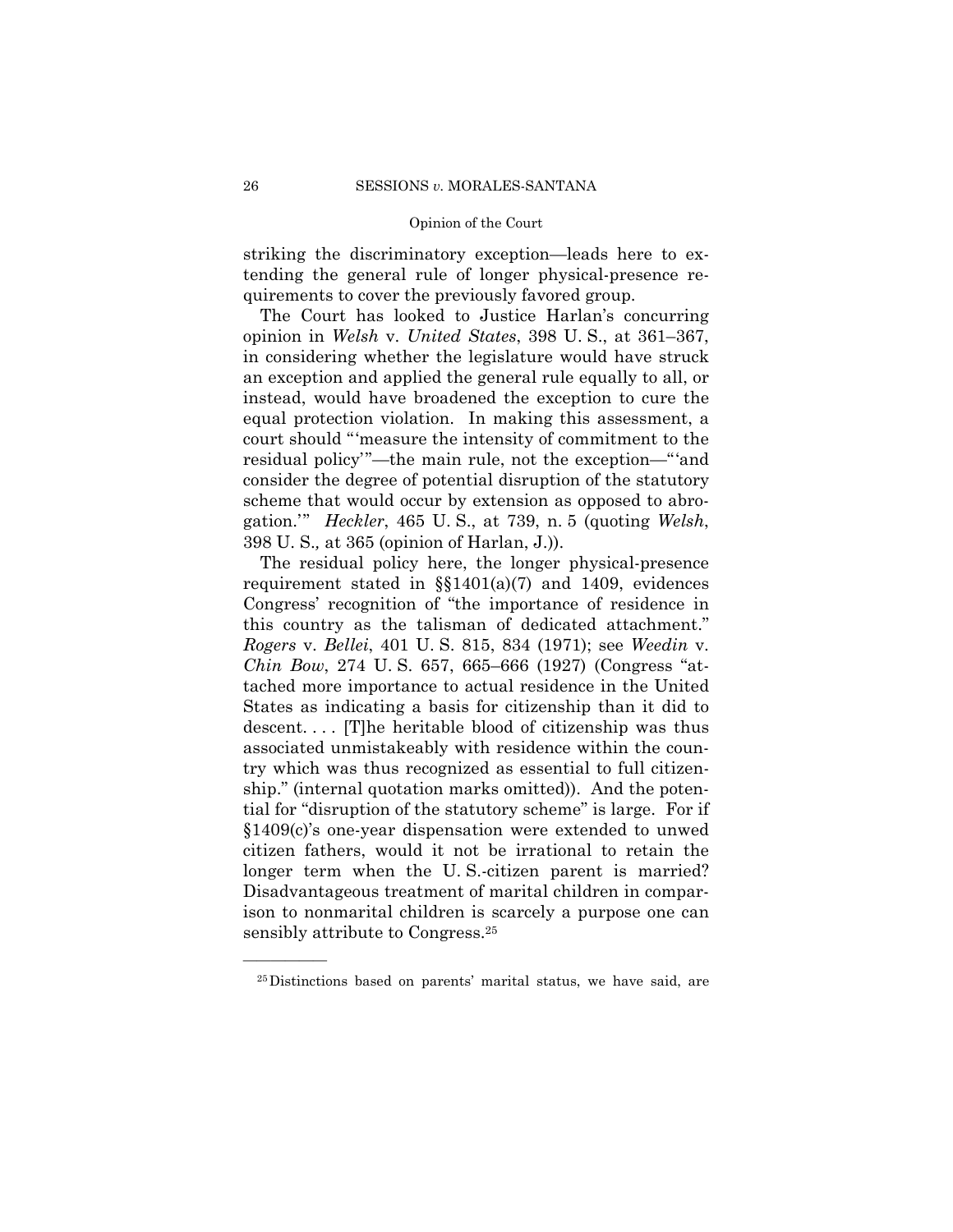Although extension of benefits is customary in federal benefit cases, see *supra*, at 23–24, n. 22, 25, all indicators in this case point in the opposite direction.26 Put to the choice, Congress, we believe, would have abrogated §1409(c)'s exception, preferring preservation of the general rule.27

V

The gender-based distinction infecting §§1401(a)(7) and 1409(a) and (c), we hold, violates the equal protection principle, as the Court of Appeals correctly ruled. For the reasons stated, however, we must adopt the remedial course Congress likely would have chosen "had it been apprised of the constitutional infirmity." *Levin*, 560 U. S., at 427. Although the preferred rule in the typical case is

subject to the same heightened scrutiny as distinctions based on gender. *Clark* v. *Jeter*, 486 U. S. 456, 461 (1988). 26 In crafting the INA in 1952, Congress considered, but did not adopt,

an amendment that would have applied the shorter one-year continuous physical-presence requirement now contained in §1409(c) to all foreign-born children of parents with different nationalities. See S. 2842, 82d Cong., 2d Sess., §301(a)(5) (1952).

<sup>27</sup>Compare with the remedial issue presented here suits under Title VII of the Civil Rights Act of 1964 challenging laws prescribing terms and conditions of employment applicable to women only, *e.g.*, minimum wage, premium pay, rest breaks, or lunch breaks. Most courts, perhaps mindful of the mixed motives implicated in passage of such legislation (some conceiving the laws as protecting women, others, as discouraging employers from hiring women), and, taking into account the economic burdens extension would impose on employers, have invalidated the provisions. See, *e.g.*, *Homemakers, Inc., of Los Angeles* v. *Division of Industrial Welfare*, 509 F. 2d 20, 22–23 (CA9 1974), aff 'g 356 F. Supp. 1111 (1973) (ND Cal. 1973); *Burns* v. *Rohr Corp.*, 346 F. Supp. 994, 997–998 (SD Cal. 1972); *RCA del Caribe, Inc.* v. *Silva Recio*, 429 F. Supp. 651, 655–658 (PR 1976); *Doctors Hospital, Inc.* v. *Recio*, 383 F. Supp. 409, 417–418 (PR 1974); *State* v. *Fairfield Communities Land Co.*, 260 Ark. 277, 279–281, 538 S. W. 2d 698, 699–700 (1976); *Jones Metal Products Co.* v. *Walker*, 29 Ohio St. 2d 173, 178–183, and n. 6, 281 N. E. 2d 1, 6–9, and n. 6 (1972); *Vick* v. *Pioneer Oil Co.*, 569 S. W. 2d 631, 633–635 (Tex. Civ. App. 1978).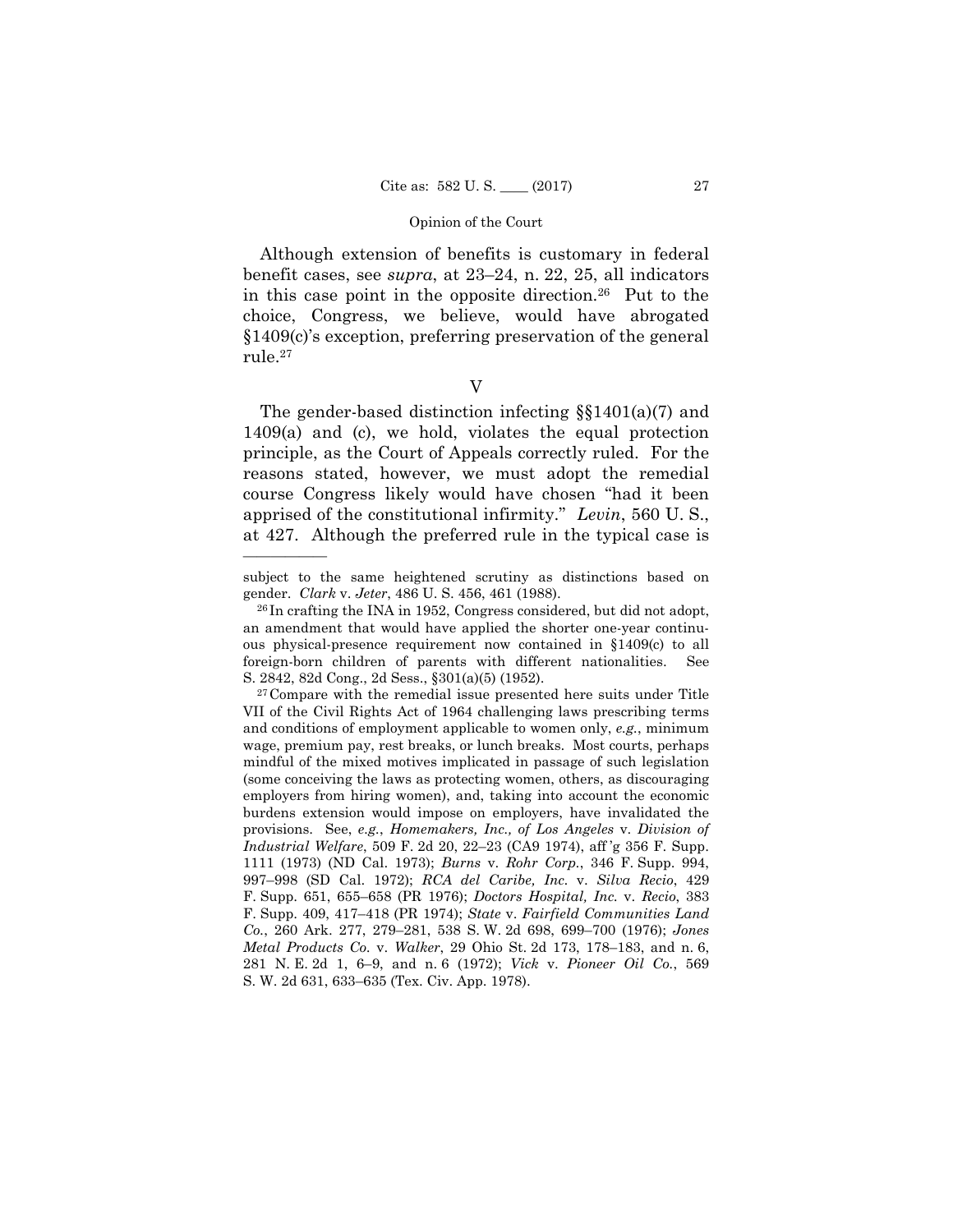$89-90$ , this is hardly the typical case.<sup>28</sup> Extension here to extend favorable treatment, see *Westcott*, 443 U. S., at would render the special treatment Congress prescribed in §1409(c), the one-year physical-presence requirement for U. S.-citizen mothers, the general rule, no longer an exception. Section 1401(a)(7)'s longer physical-presence requirement, applicable to a substantial majority of children born abroad to one U. S.-citizen parent and one foreigncitizen parent, therefore, must hold sway.29 Going forward, Congress may address the issue and settle on a uniform prescription that neither favors nor disadvantages any person on the basis of gender. In the interim, as the Government suggests,  $$1401(a)(7)$ 's now-fiveyear requirement should apply, prospectively, to children born to unwed U. S.-citizen mothers. See Brief for Petitioner 12, 51; Reply Brief 19, n. 3.

\* \* \*

The judgment of the Court of Appeals for the Second Circuit is affirmed in part and reversed in part, and the case is remanded for further proceedings consistent with this opinion.

*It is so ordered.*

 JUSTICE GORSUCH took no part in the consideration or decision of this case.

<sup>28</sup>The Court of Appeals found the remedial issue "the most vexing problem in this case." 804 F. 3d 520, 535 (2015). 29That Morales-Santana did not seek this outcome does not restrain

 circumscribe this inquiry." *Levin*, 560 U. S., at 427. the Court's judgment. The issue turns on what the legislature would have willed. "The relief the complaining party requests does not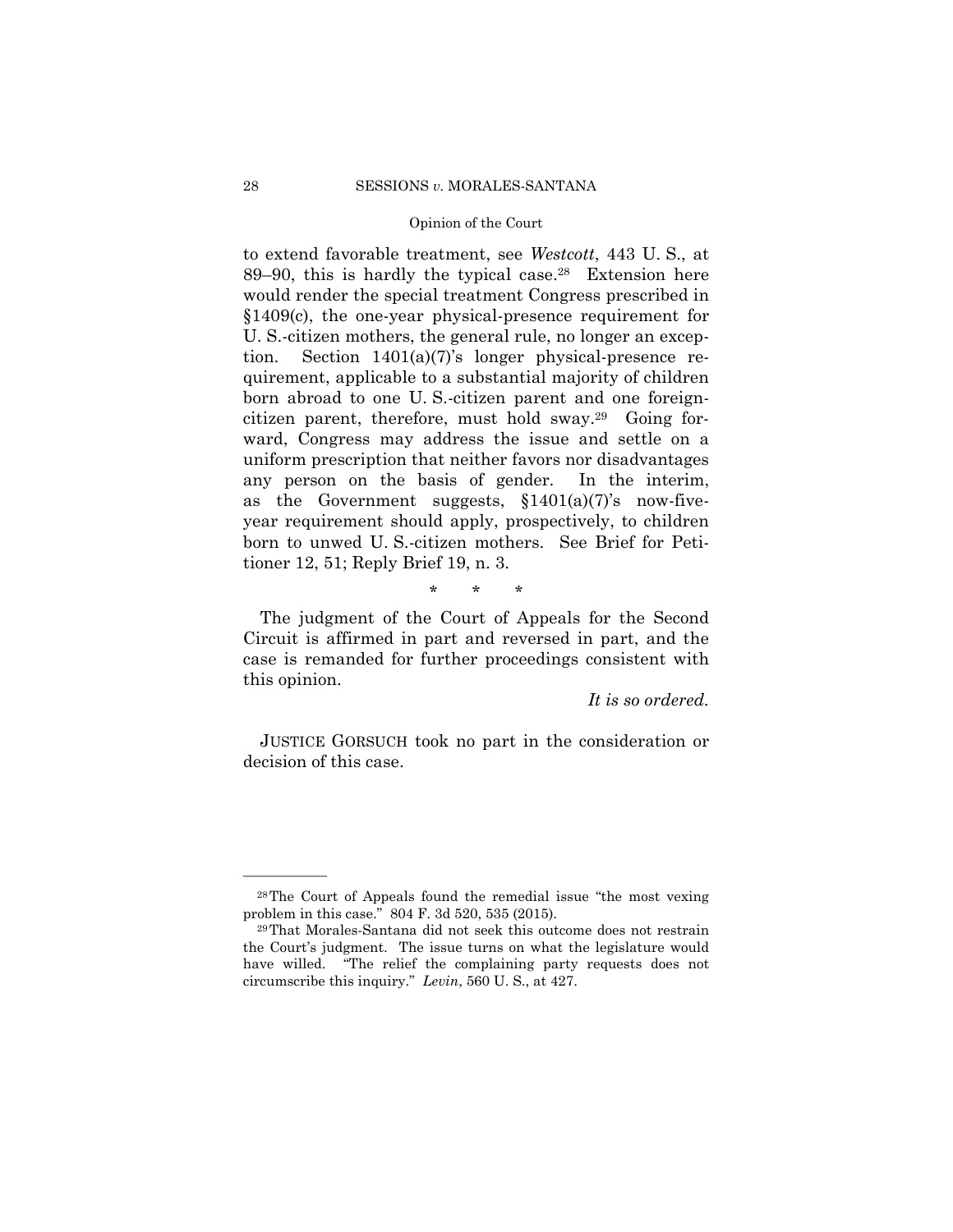THOMAS, J., concurring THOMAS, J., concurring in judgment

## $\frac{1}{2}$  ,  $\frac{1}{2}$  ,  $\frac{1}{2}$  ,  $\frac{1}{2}$  ,  $\frac{1}{2}$  ,  $\frac{1}{2}$  ,  $\frac{1}{2}$ **SUPREME COURT OF THE UNITED STATES**

## $\frac{1}{2}$  ,  $\frac{1}{2}$  ,  $\frac{1}{2}$  ,  $\frac{1}{2}$  ,  $\frac{1}{2}$  ,  $\frac{1}{2}$ No. 15–1191

## JEFFERSON B. SESSIONS, III, ATTORNEY GENERAL, PETITIONER *v.* LUIS RAMON MORALES-SANTANA

## ON WRIT OF CERTIORARI TO THE UNITED STATES COURT OF APPEALS FOR THE SECOND CIRCUIT

[June 12, 2017]

JUSTICE THOMAS, with whom JUSTICE ALITO joins, concurring in the judgment in part.

 Act (INA) of 1952. *Ante*, at 23. I agree with that holding. The Court today holds that we are "not equipped to" remedy the equal protection injury that respondent claims his father suffered under the Immigration and Nationality As the majority concludes, extending 8 U. S. C. §1409(c)'s 1-year physical presence requirement to unwed citizen fathers (as respondent requests) is not, under this Court's precedent, an appropriate remedy for any equal protection violation. See *ante*, at 23. Indeed, I am skeptical that we even have the "power to provide relief of the sort requested in this suit—namely, conferral of citizenship on a basis other than that prescribed by Congress." *Tuan Anh Nguyen*  v. *INS*, 533 U. S. 53, 73 (2001) (Scalia, J., joined by THOMAS, J., concurring) (citing *Miller* v. *Albright*, 523 U. S. 420, 452 (1998) (Scalia, J., joined by THOMAS, J., concurring in judgment)).

The Court's remedial holding resolves this case. Because respondent cannot obtain relief in any event, it is unnecessary for us to decide whether the 1952 version of the INA was constitutional, whether respondent has thirdparty standing to raise an equal protection claim on behalf of his father, or whether other immigration laws (such as the current versions of  $\S(1401(g)$  and 1409) are constitu-